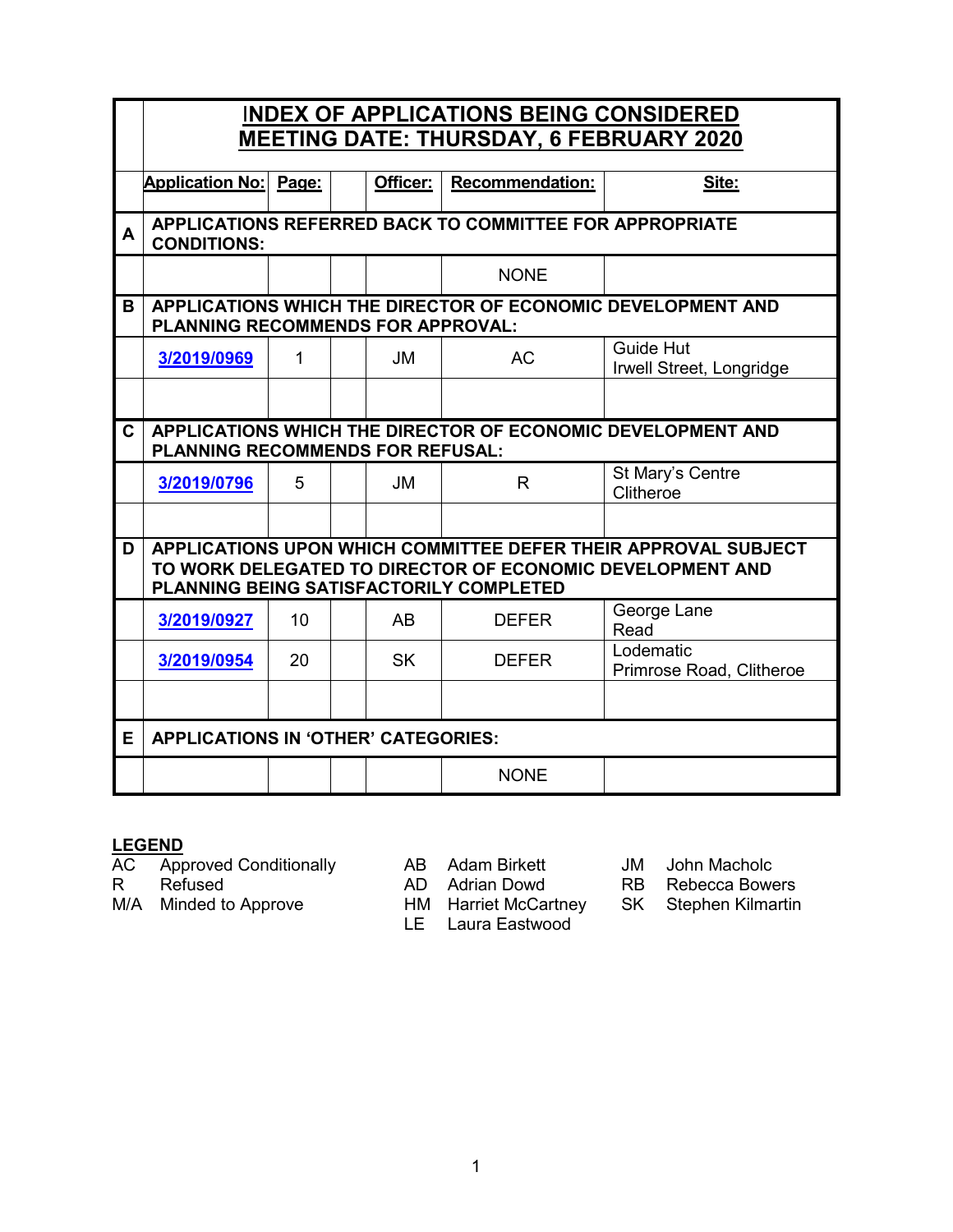# **RIBBLE VALLEY BOROUGH COUNCIL REPORT TO PLANNING AND DEVELOPMENT COMMITTEE**

Agenda Item No 5

meeting date: THURSDAY, title: PLANNING APPLICATIONS submitted by: DIRECTOR OF ECONOMIC DEVELOPMENT AND PLANNING

# **PLANNING APPLICATIONS UNDER THE TOWN AND COUNTRY PLANNING ACT 1990:**

**APPLICATION REF:** 3/2019/0969/P

GRID REF: SD 360510 437370

## **DEVELOPMENT DESCRIPTION:**

REPLACEMENT GUIDE HUT, IRWELL STREET, LONGRIDGE PR3 3NA

<span id="page-1-0"></span>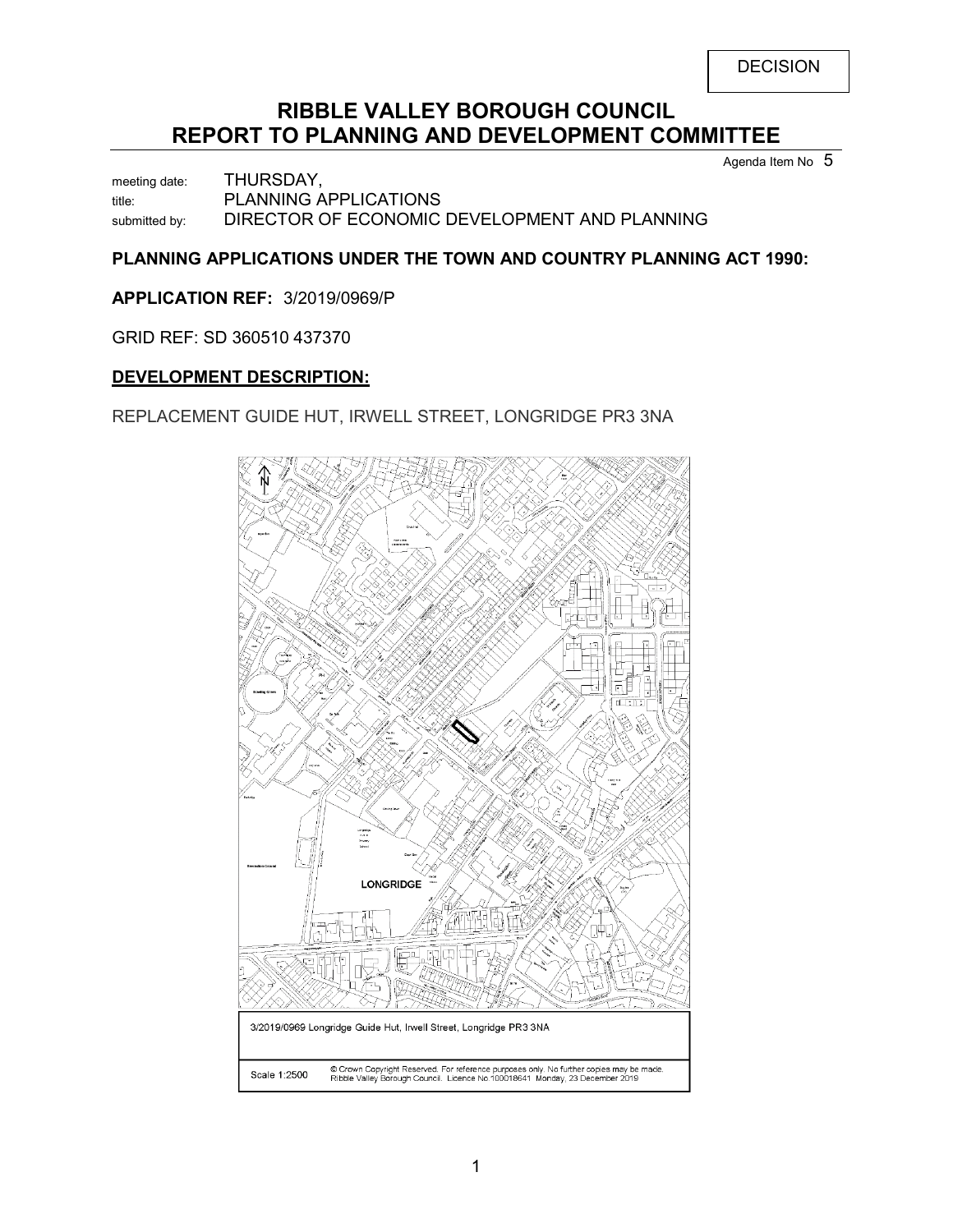# **CONSULTEE RESPONSES/ REPRESENTATIONS MADE:**

**TOWN COUNCIL:** No objection but would like to see some lighting

# **ENVIRONMENT DIRECTORATE (COUNTY SURVEYOR):**

No objection subject to conditions relating to delivery schedules and wheel washing facilities..

#### **ADDITIONAL REPRESENTATIONS:**

None

#### 1. **Site Description and Surrounding Area**

1.1 The building is located in a predominantly residential street in the centre of Longridge and within the Longridge Conservation Area.

#### 2. **Proposed Development for which consent is sought**

2.1 This application seeks detailed consent to replace the existing single storey timber Guide Hall with a similar building with an increase in size from 12.7m by 5.85m to 15.5 by 5.95m. In design terms it is similar to the existing but a modern replacement with a pitched roof using profiled sheeting and timber clad walls. An external ramp and a small landscaped waiting area is at the entrance to the site.

## 3. **Relevant Planning History**

None

#### 4. **Relevant Policies**

*Ribble Valley Core Strategy*  Key Statement DS1 – Development Strategy

Key Statement EN5 – Heritage Assets Key Statement DMI2 – Transport Considerations

Policy DMG1 – General Considerations Policy DMG2 – Strategic Considerations Policy DMG3 – Transport and Mobility Policy DME4 – Protecting Heritage Assets

Longridge Conservation Area Appraisal and Management Guidance

## 5. **Assessment of Proposed Development**

## 5.1 Principle

5.1.1 The principle of this development remains acceptable given its location within the key settlement of Longridge which is regarded as a sustainable location. However, consideration needs to be given to all other Development management issues which would include heritage impact, highway safety and residential amenity.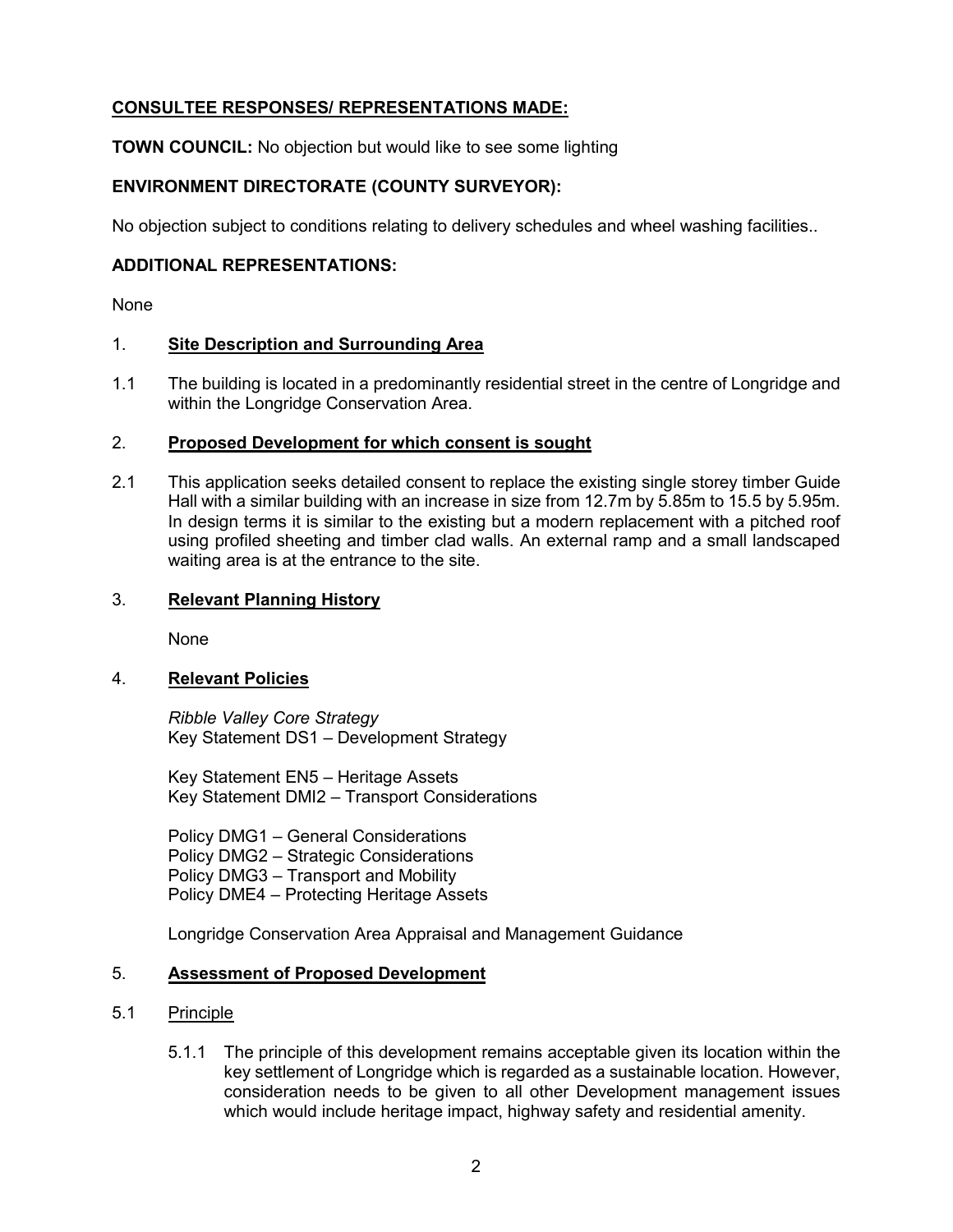#### 5.2 Highway Safety and Accessibility

5.2.1 The site is located within a central position of Longridge with close access to bus stops and is access to public car parks. Although there is no off street parking it is considered given that this is only a modest increase in it is unlikely to exacerbate any parking issues.

## 5.3 Design

5.3.1 In relation to the design it is considered that the replacement building which is similar in form and massing to the existing is of an appropriate design and would be a visual improvement.

#### 5.4 Heritage/Cultural

5.4.1 This proposal falls within the Longridge Conservation Area but not in a prominent part of the Conservation Area. The building itself is of limited architectural value and it is considered that the replacement building which is of a better design quality would not harmful impact on the setting of the Conservation Area.

#### 5.5 Residential Amenity/ Noise

5.5.1 The issues in relation to residential amenity are predominantly traffic issues and noise issues generated by the activities from the use of the building. It is not anticipated that the replacement building will have any greater impact than the existing to warrant a harmful impact on residential amenity. A revised Construction Management Plan received on 23/1/20 has been submitted and subject to its compliance should safeguard residential and highway amenity.

#### **RECOMMENDED: That the application be APPROVED subject to the following conditions:**

1. The development must be begun not later than the expiration of three years beginning with the date of this permission.

 REASON: Required to be imposed pursuant to section 91 of the Town and Country Planning Act 1990 as amended by Section 51 of the Planning and Compulsory Purchase Act 2004.

2. Unless explicitly required by condition within this consent, the development hereby permitted shall be carried out in complete accordance with the proposals as detailed on drawings:

Location Plan Proposed Elevations and Floor Plans A2768/PL02

REASON: For the avoidance of doubt and to clarify which plans are relevant to the consent.

3. Precise details of external materials and surfacing materials shall be submitted to and agreed in writing before use.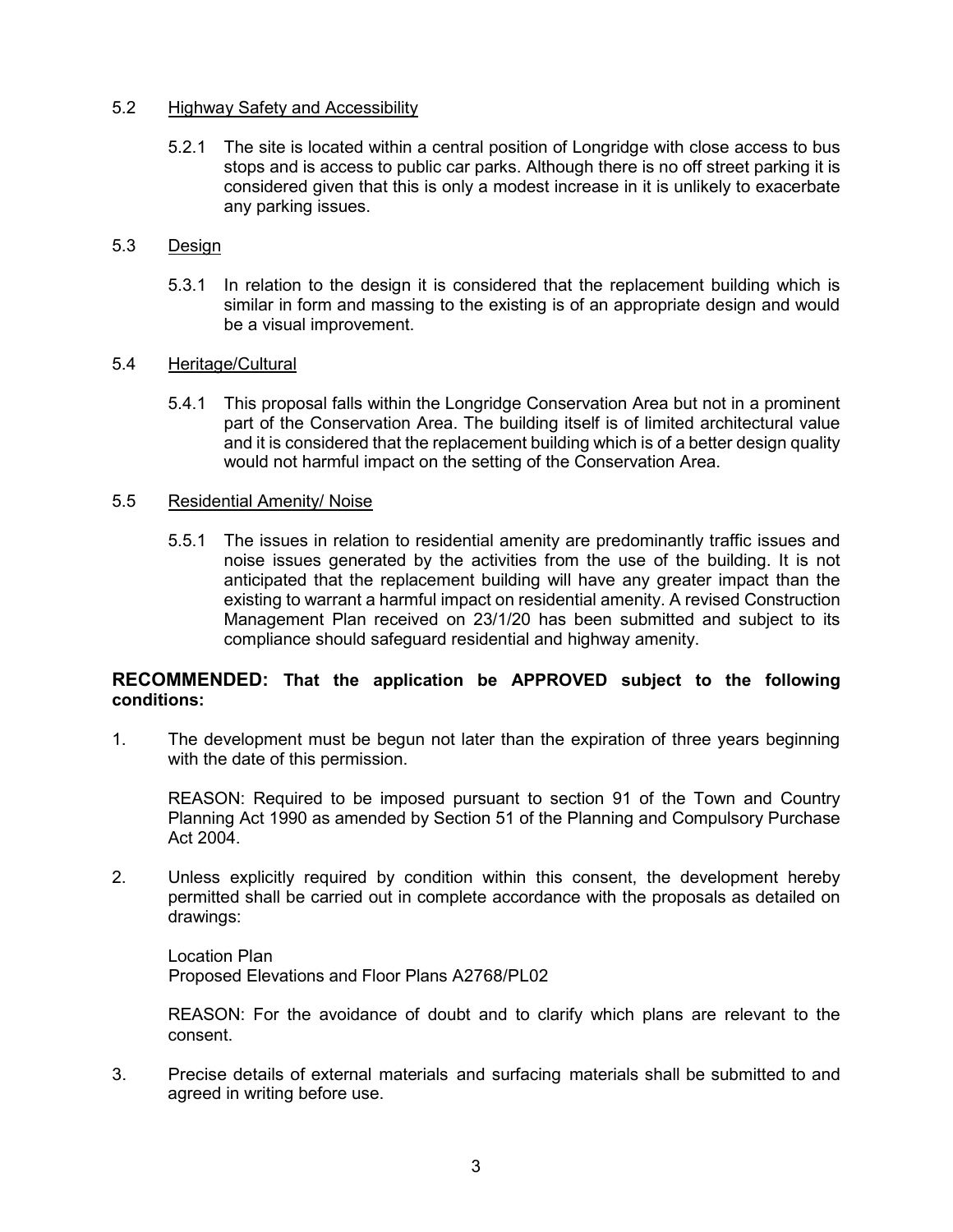REASON: To ensure that the appearance of the development is appropriate to the character of the building and setting of the area.

4. This permission shall be in strict accordance to the Construction Method Statement received on the 23/1/20 and the approved statement shall be adhered to throughout the construction period of the development.

 REASON: In the interests of protecting residential amenity from noise and disturbance and to ensure the safe operation of the Highway.

## BACKGROUND PAPERS

[https://www.ribblevalley.gov.uk/site/scripts/planx\\_details.php?appNumber=3%2F2019%2F0969](https://www.ribblevalley.gov.uk/site/scripts/planx_details.php?appNumber=3%2F2019%2F0969)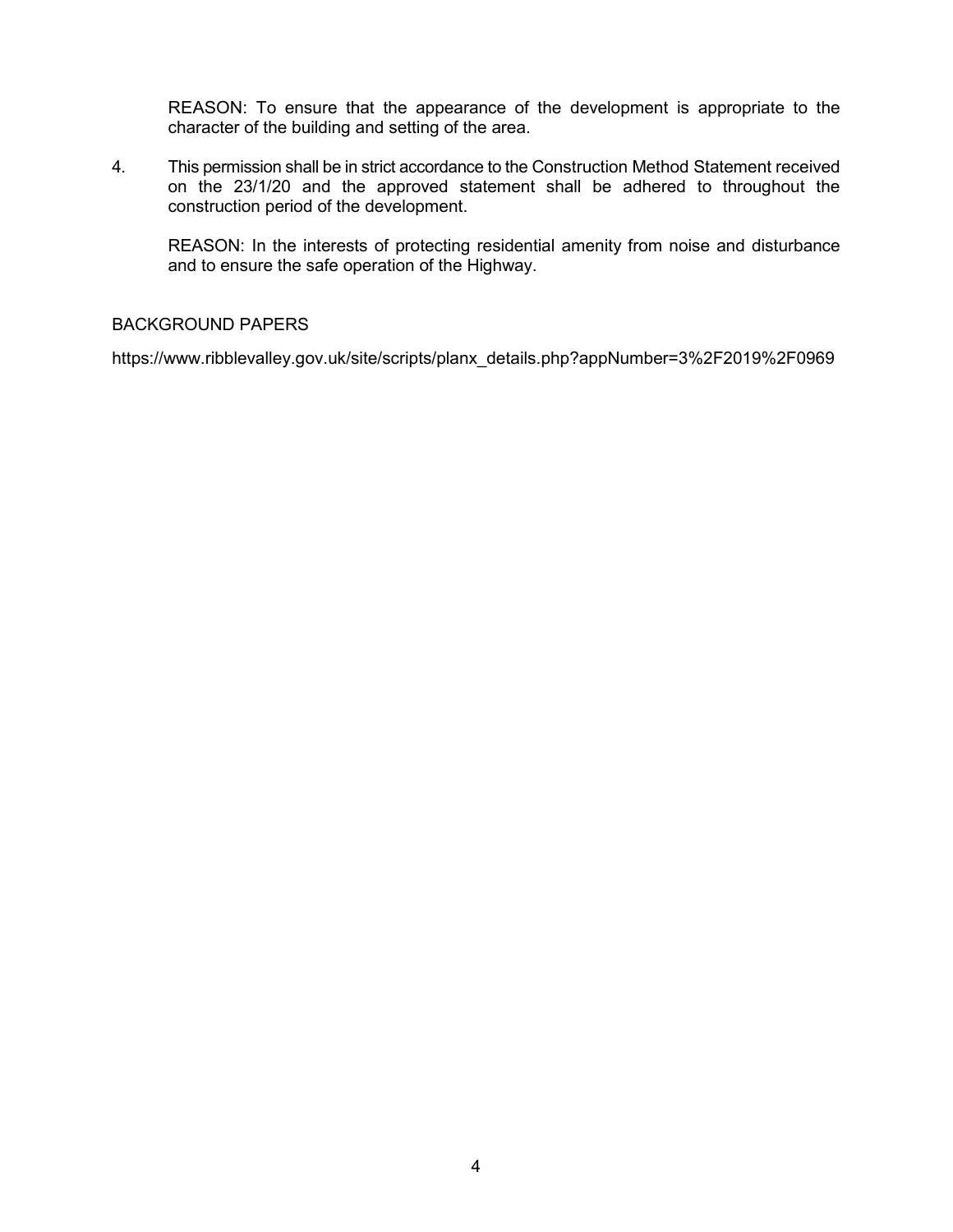## **C APPLICATIONS WHICH THE DIRECTOR OF ECONOMIC DEVELOPMENT AND PLANNING RECOMMENDS FOR REFUSAL**

<span id="page-5-0"></span>**APPLICATION REF:** 3/2019/0796

GRID REF: SD 374452 442021

#### **DEVELOPMENT DESCRIPTION:**

PROPOSED DEMOLITION OF EXTENSION AT THE REAR OF ST MARY'S CENTRE AND CONSTRUCTION OF FOUR APARTMENTS AT THE INSTITUTE REAR OF ST MARY'S CENTRE, CHURCH STREET, CLITHEROE BB7 2D

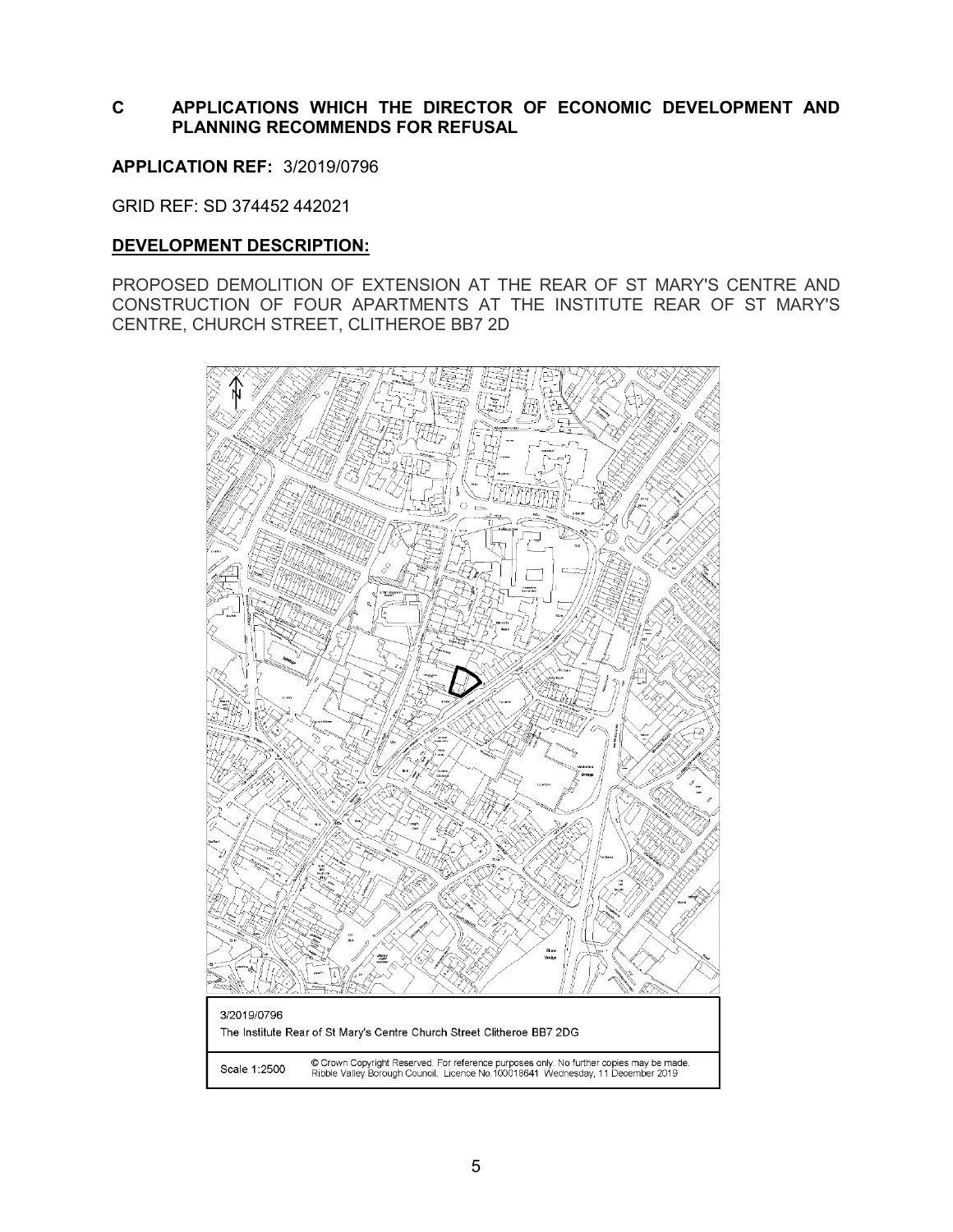# **CONSULTEE RESPONSES/ REPRESENTATIONS MADE:**

# **TOWN COUNCIL:**

Object to the proposal on grounds of lack of parking provision.

# **ENVIRONMENT DIRECTORATE (COUNTY SURVEYOR):**

Lacks off street parking but given its town centre location the principle is acceptable. Suggest cycle storage areas and a construction management plan which should be agreed up front given the likely problems of securing an acceptable plan.

## **UNITED UTILITIES:**

No objection but recommends that the site should be drained on a separate system with foul water draining to a public sewer and surface water draining in the most sustainable way. A drainage hierarchy should also be investigated in relation to surface water.

## **ADDITIONAL REPRESENTATIONS:**

4 letters of support raising the following points

- Removal of eyesore with the erection of a better designed building
- Offers more security with additional presence of residents
- The sale of the land and resultant building would allow for the income generated to fund improvements to the St Mary Centre and help secure its long term viability.

One letter of objection has been received from the Civic Society. On the principle of redevelopment of this site for residential use the Society supports such an application.

The premise of both design options, set out in the documents that we have been referred to, show a new detached development to the south side of St Mary's Church Hall. This is presented in a similar form, orientation and location to the existing one/two story flat roof extension to the original 1880's building. Consider this results in a new development which is trying too hard to reflect this later extension and maintain a similar relationship with the southern end of that building. It is accepted that the building to be demolished has no architectural merit at all so seem little value in echoing this in a new design proposal. In opting for this approach, the result is that this scheme fails to complement and enhance the York Street section of the Conservation Area. We believe that a positive effect on this area must be the principle criterion for any new development on this site. This is not achieved with the present proposals. It is possible that a larger scheme may give greater potential for design solutions and offer more benefits.

## 1. **Site Description and Surrounding Area**

1.1 The site is within the town centre of Clitheroe. It straddles the shopping centre boundary in the adopted Ribble Valley Districtwide Local Plan proposals map and the Housing and Economic Development, Development Plan Document Proposal map. It is within the Clitheroe Conservation Area. The Clitheroe Conservation Area Townscape Appraisal map identifies St Mary's Centre, listed buildings, buildings of townscape merit and significant open space and important views within the conservation area.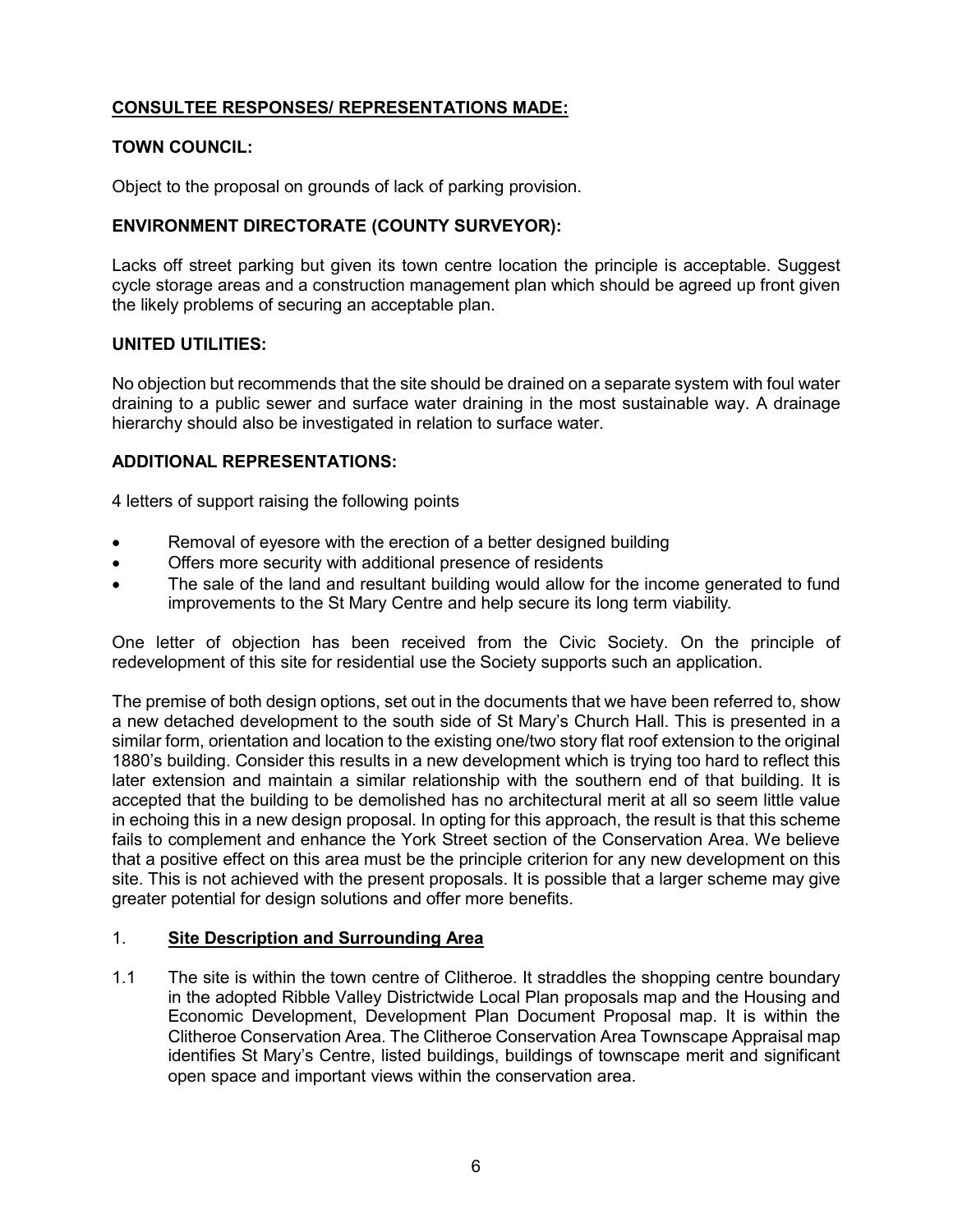# 2. **Proposed Development for which consent is sought**

- 2.1 The development is for four, two-bedroom apartments. The layout of the apartments offers open plan living space which the main aspect towards York Street. The design of the building is contemporary and has flat roof and window openings. The scheme includes a palette of materials which reflects the materials of St Mary's Centre and nearby buildings. Coursed stone is used as the main walling material which is predominately used on St Mary's Centre and the surrounding prominent boundary walls. Detailing is provided through the use of smooth dressed stone. The scheme incorporates the use of large glazed openings on the front of the of the building and boxed windows with protruding frames/ surrounds on some of the first floor windows. area frontage to York Street. No parking is provided as the site is within the town centre.
- 2.2 The proposed development has been amended and now proposes 1 additional pedestrian entrance with a gate and steps in a central position on the wall that fronts on to York Street. The existing entrance on Paradise lane is to be retained. There is no provision for off street parking. The proposal provides for external bike storage and bin storage areas for the units.
- 2.3 Each unit has a modest residential curtilage and the area at the front of the units facing towards York Street would be the main garden area for 2 of the units.

# 3. **Relevant Planning History**

None

# 4. **Relevant Policies**

*Ribble Valley Core Strategy*  Key Statement DS1 – Development Strategy

Key Statement EN5 – Heritage Assets Key Statement DMI2 – Transport Considerations

Policy DMG1 – General Considerations Policy DMG2 – Strategic Considerations Policy DMG3 – Transport and Mobility Policy DME4 – Protecting Heritage Assets

Clitheroe Conservation Area Appraisal and Management Guidance

## 5. **Assessment of Proposed Development**

## 5.1 Principle

5.1.1 It is normally the case that given the proposal is in the key settlement of Clitheroe which is regarded as a sustainable location residential development would be appropriate. However, consideration needs to be given to all other development management issues which would include heritage impact, highway safety and residential amenity. It can be argued that if there is harm to heritage matters the principle itself is unacceptable.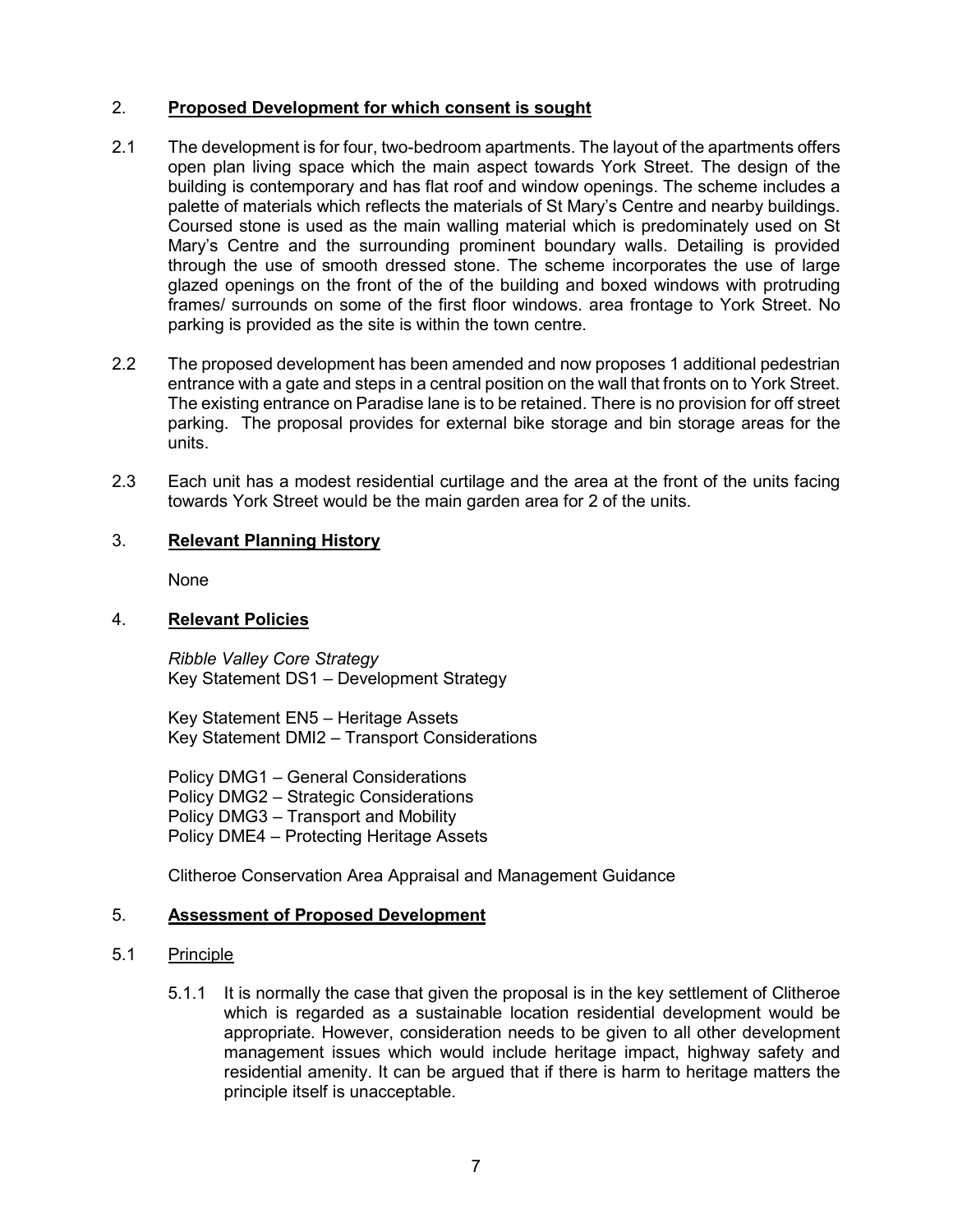#### 5.2 Highway Safety and Accessibility

- 5.2.1 The site is located within a central position of Clitheroe with close access to bus stops and is access to public car parks. The proposed new building will enable pedestrian access to mobility standards which is an improvement on the existing situation which has no disabled access.
- 5.2.2 It is noted that there is no off-street parking at the site nor is any proposed. However, given that the development is within the town centre and that there is no objection from the highway authority whilst noting the concerns of the Town Council the lack of off street parking is considered acceptable in this instance.

#### 5.3 Design

5.3.1 It is considered that whilst noting the existing building has a flat roofed appearance that the replacement of a similar designed building, which is both larger and projects nearer to the highway and would afford a prominent garden area would have a harmful impact. It is acknowledged that a different design with a pitched or dual pitched roof could also have a harmful impact detracting from the existing elevation of the hall.

#### 5.4 Heritage/Cultural

- 5.4.1 This proposal falls within the Clitheroe Conservation Area and situated in a raised position and a prominent part of the Conservation Area. The existing building has limited architectural value. The replacement building is of a similar design and now detached from the main building and brought forward and a larger building so is a more visually prominent in both the immediate area and wider street scene. It is considered that the replacement building would have a more harmful impact on the Conservation Area and the setting of adjacent Listed Buildings, which is of a better design quality, would not be harmful to the Conservation Area.
- 5.4.2 The Councils Conservation officer does not accept the principle of the development due to the harm caused to the setting of the Conservation Area and the setting of adjacent Listed Buildings. The proposal although identifies public benefits as the possible funding of a new or upgraded heating system for St Marys Hall no details have been provided to assess the public benefit against the identified harm and as such it is considered that that there is no clear and convincing justification.
- 5.4.3 The applicant has indicated that in relation to public benefits associated with St Mary's Centre that the hall is considered to be an inclusive and accessible Community and Arts venue, serving Clitheroe and the Ribble Valley. St Mary's Centre is run on a not for profit basis and the income it receives is sufficient for the general up-keep of the building It is opined that the Institute building is a liability due to its poor condition. The money from the sale of the Institute will be pumped back into the fabric of the St Mary's Centre building. Significant and costly upgrades to the fabric of the building are needed including upgrading the central heating system and disabled and general access to the lower hall. The sale of The Institute removes the liability of that building and provides funds to secure the future of the St Mary's Centre.
- 5.4.4 The applicant has indicated a willingness to submit a Unilateral Undertaking which would commit the income accrued from the sale of the outbuilding and land the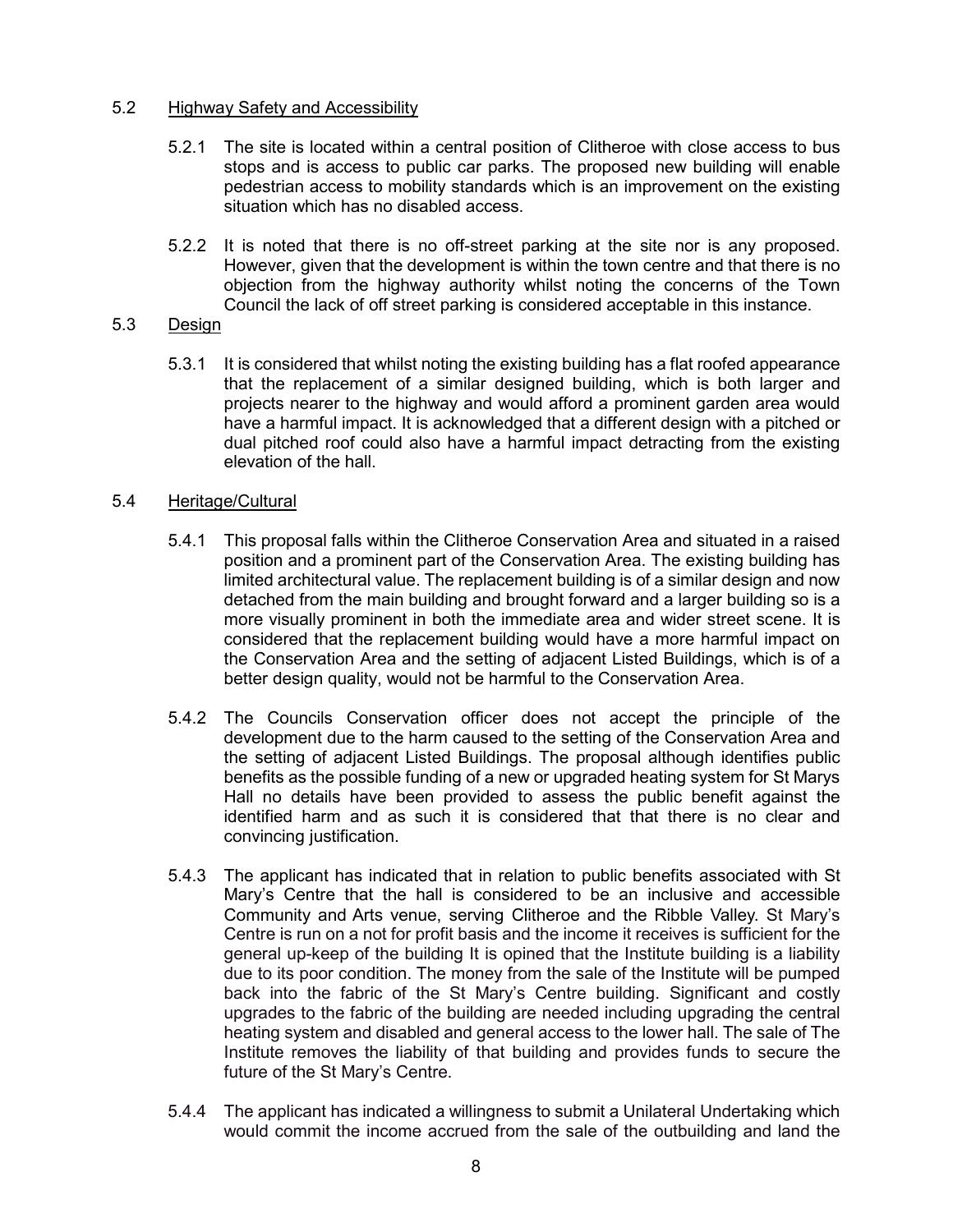subject of this application to tb reinvested in the Hall with an emphasis on upgrading/maintaining the existing heating facility.

#### 5.5 Residential Amenity/ Noise

- 5.5.1 The issues in relation to residential amenity are predominantly traffic issues and noise issues generated by the activities from the use of the building. Although, given its relationship to adjacent residential properties may result in some mutual overlooking it is considered not tb harmful.
- 5.5.2 In relation to the front garden area the applicant has submitted a Unilateral Undertaking which would restrict most of the front area from having domestic paraphernalia such as washing lines and children's play equipment which if allowed would be very prominent and be visually detrimental.

#### **6. Conclusion**

6.1 Consideration has been given to the public benefit and importance and weight to the duty at Section 66 of the Planning Listed Buildings and Conservation Areas Act 1990 and it is concluded that insufficient benefits have been identified to out weigh the harm and that permission should be refused.

## **RECOMMENDED: That the application be REFUSED for the following reason:**

1. The proposal given its design, massing and elevational treatment would have a harmful impact on the setting of the Clitheroe Conservation and the setting of adjacent Listed Buildings to the visual detriment of the locality and as such be contrary to Policies DMG1 – General Considerations and DME4 – Protecting Heritage Assets.

NOTE This refusal relates to Drawing Numbers Proposed Site Plan 5397-004G, Proposed Elevations 5397-003B and Proposed Floor Plan 5397-002A.

## BACKGROUND PAPERS

[https://www.ribblevalley.gov.uk/site/scripts/planx\\_details.php?appNumber=3%2F2019%2F0796](https://www.ribblevalley.gov.uk/site/scripts/planx_details.php?appNumber=3%2F2019%2F0796)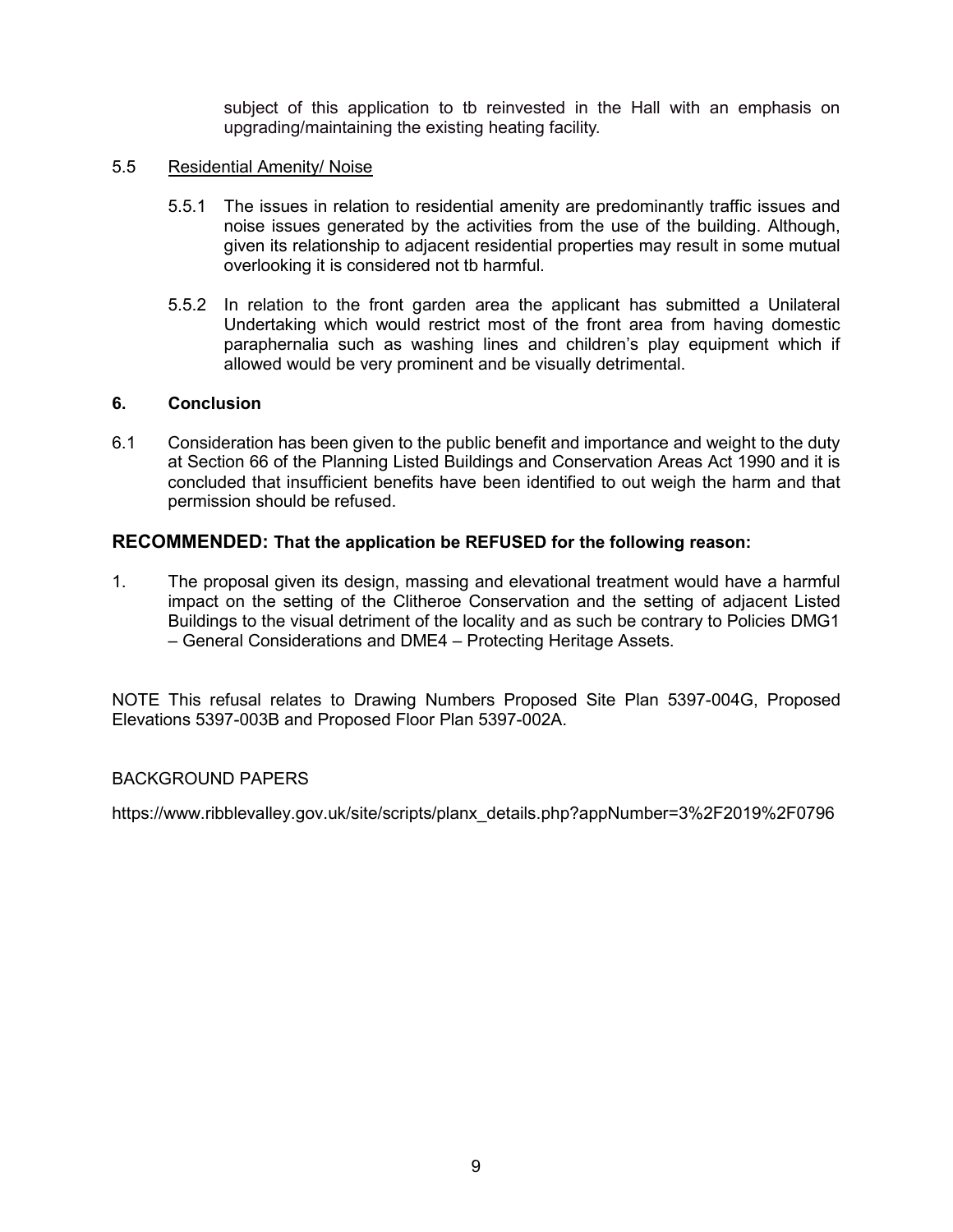**D APPLICATIONS ON WHICH COMMITTEE 'DEFER' THEIR APPROVAL SUBJECT TO WORK 'DELEGATED' TO THE DIRECTOR OF ECONOMIC DEVELOPMENT AND PLANNING BEING SATISFACTORILY COMPLETED**

#### <span id="page-10-0"></span>**APPLICATION REF: 3/2019/0927**

GRID REF: SD 366324 431248

#### **DEVELOPMENT DESCRIPTION:**

APPLICATION FOR OUTLINE CONSENT FOR ONE NEW DWELLING AT LAND BETWEEN 34 AND 40 GEORGE LANE, READ BB12 7RH

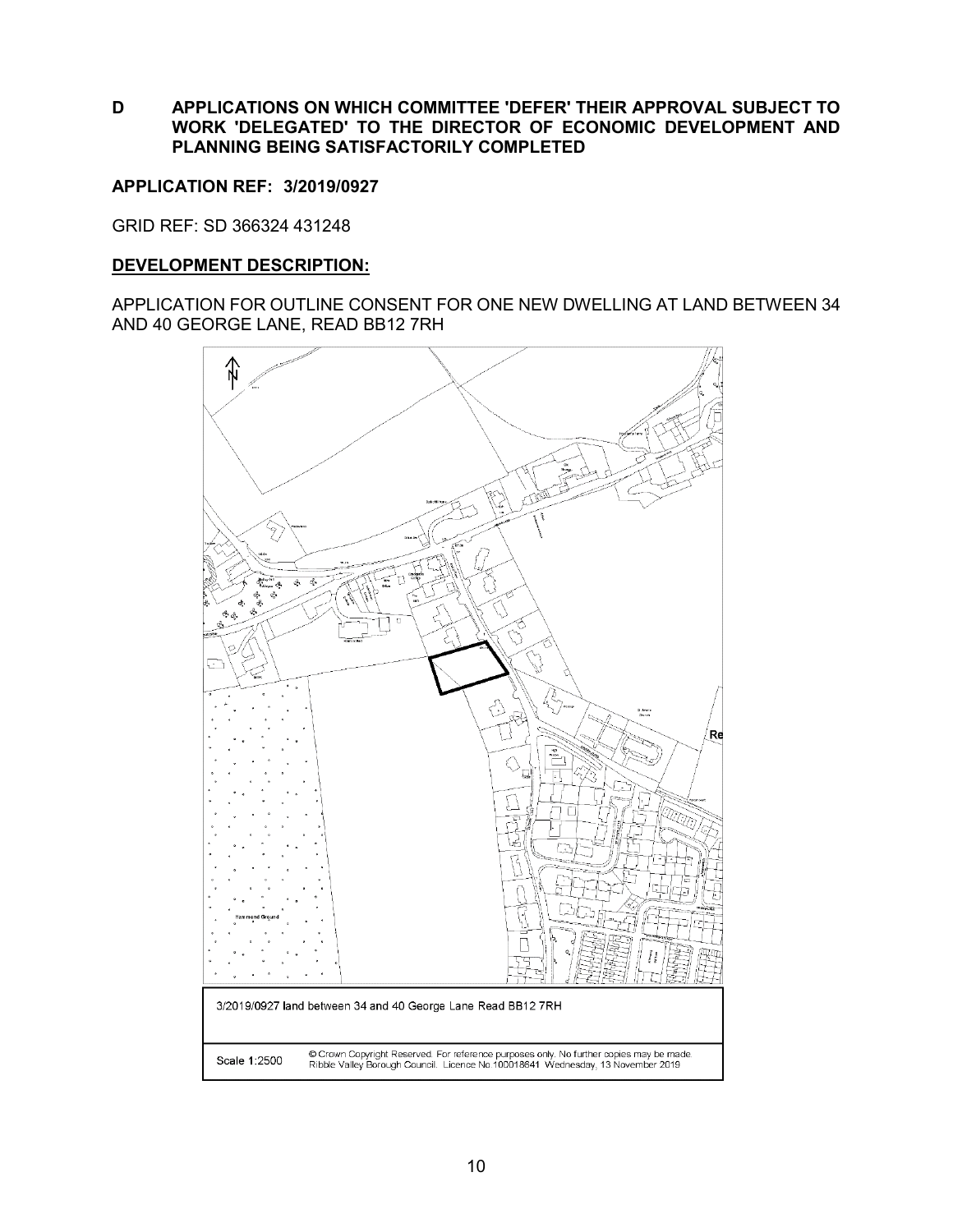# **CONSULTEE RESPONSES/ REPRESENTATIONS MADE:**

# **PARISH COUNCIL:**

Read Parish Council has no objection.

# **ENVIRONMENT DIRECTORATE (COUNTY SURVEYOR):**

No objection subject to conditions.

# **ADDITIONAL REPRESENTATIONS:**

Fifteen (15) letters of objection have been received in relation to the application and raise the following concerns:

- The site is one of a few public views across Hammond Ground, a fine landscape parkland within the historic curtilage of Read Hall.
- The application site gives a semi-rural feel to George Lane.
- HED DPD was formally adopted on 15 October 2019 and this application represents an incursion over the boundary line for the settlement of Read.
- The development only adds one more to the five-year supply.
- This will be an 'executive' house.
- Highway safety dwelling would be located on a blind bend.
- Trees are established and there is a fear they may be compromised.
- Impact on bats which use the trees for roosting.
- The loss of another green space in the village.
- Area has been subject to building noise for the last 5 years.
- In order to protect the mature trees along the western boundary the boundary should be changed to run diagonally from the corner of plot 40 to the corner of plot 34.
- 34 George Lane is not shown correctly on the location plan. It is shown as a smaller dwelling prior to extensive renovations.
- Plot extends beyond the normal garden length and chooses to align itself with plots at the northern edge of the field, instead of correctly the eastern fringe of the field. As such it juts out some distance into Hammond Ground.
- Proposed development would overlook the living room and bedroom window of 34 George Lane.
- Development would be contrary to policies DMG2 and DMH3 of the Core Strategy.
- Comparison with planning permission 3/2013/0271 is mistaken.
- The hedgerow has been purposely left to grow to try and screen views into Hammond Ground.
- United Utilities pipeline cross the site.
- Insufficient natural screening of the site.
- Devaluation of property.

## 1. **Site Description and Surrounding Area**

1.1 This application seeks consent for the erection of a detached dwelling between 34 and 40 George Lane, Read. The application seeks outline consent with all matters reserved except for access. The site is located on the west side of George Lane and forms an area of pastureland bound to the north and south by residential development. The site adjoins George Lane to the east. Directly to the west of the site is Hammond Ground which has a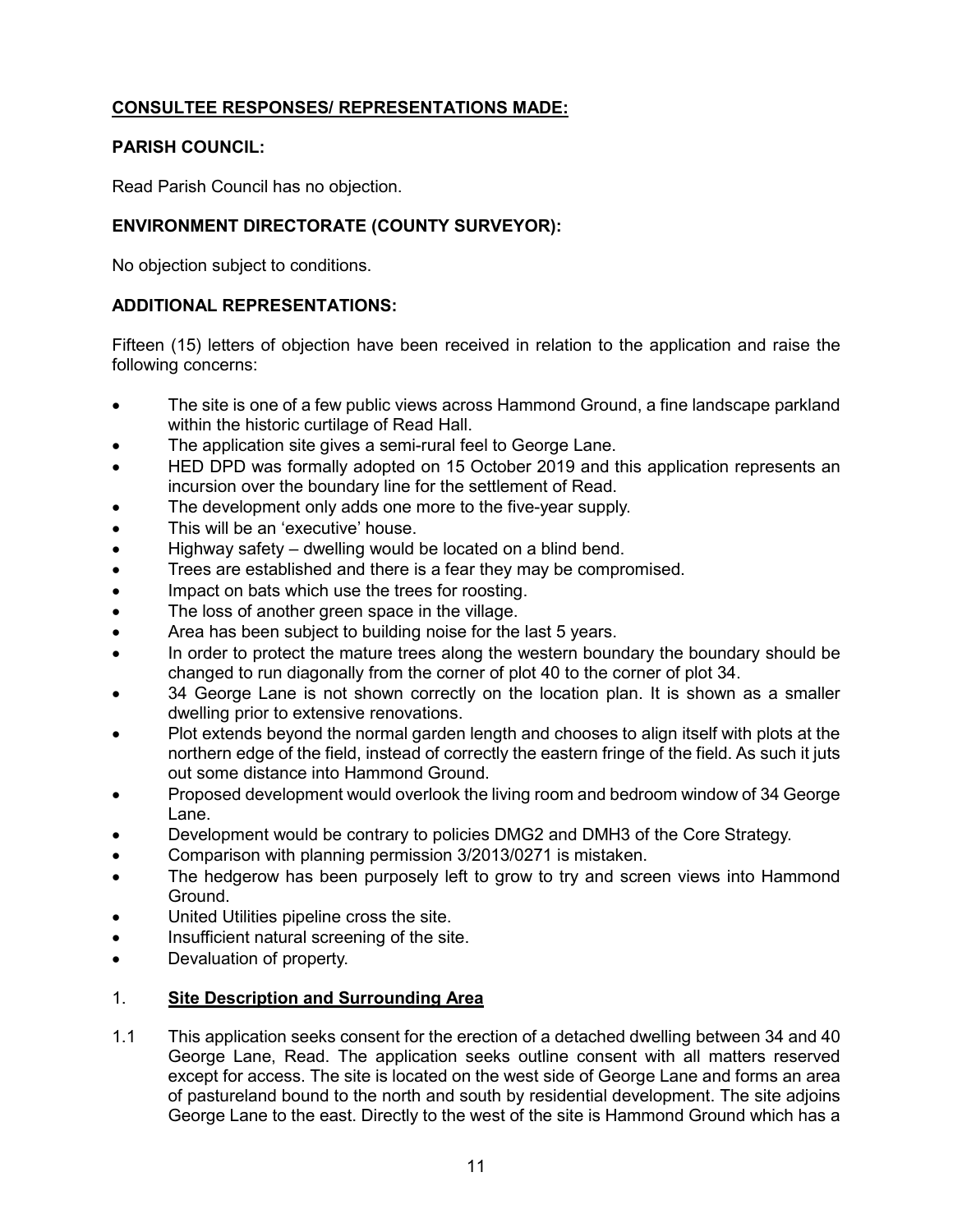close association with Read Park, the parkland landscape that forms the setting to the Grade II\* listed Read Hall.

# 2. **Proposed Development for which consent is sought**

2.1 The application seeks permission for a single detached two storey dwelling to infill a gap within the George Lane street scene. Although scale and appearance are reserved at this stage the submitted information states that the proposed dwelling would be sympathetic to the surrounding area in terms of its design, scale and appearance.

## 3. **Relevant Planning History**

No recent site history.

#### 4. **Relevant Policies**

Ribble Valley Core Strategy: Key Statement DS1 – Development Strategy Key Statement DS2 – Sustainable Development Key Statement EN2 – Landscape Key Statement EN5 – Heritage Assets Key Statement H1 – Housing Provision Policy DMG1 – General Considerations Policy DMG2 – Strategic Considerations Policy DMG3 – Transport and Mobility Policy DMH3 – Dwellings in the open countryside and AONB

National Planning Policy Framework

## 5. **Assessment of Proposed Development**

5.1 This is an outline planning application with all matters reserved except for access. The main considerations are the principle of the proposed development and highway safety. However, the matters of visual appearance, residential amenity and biodiversity/ecology do have to be given some consideration.

#### 5.2 Principle of Development

- 5.2.1 Key Statement DS1 of the Core Strategy provides the Development Strategy for the Borough and directs the majority of new housing development towards the Principal Settlements and also focuses some development towards the more sustainable Tier 1 settlements. The application site is located on the edge of and adjoining the Tier 1 Village of Read.
- 5.2.2 Key Statement DS1 identifies the settlement of Read as a Tier 1 Village where some of the development within the Borough will be directed. Key Statement DS1 confirms that: -

*'the scale of planned housing growth will be managed to reflect existing population size, the availability of, or the opportunity to provide facilities to serve the development and the extent to which development can be accommodated within the local area.'*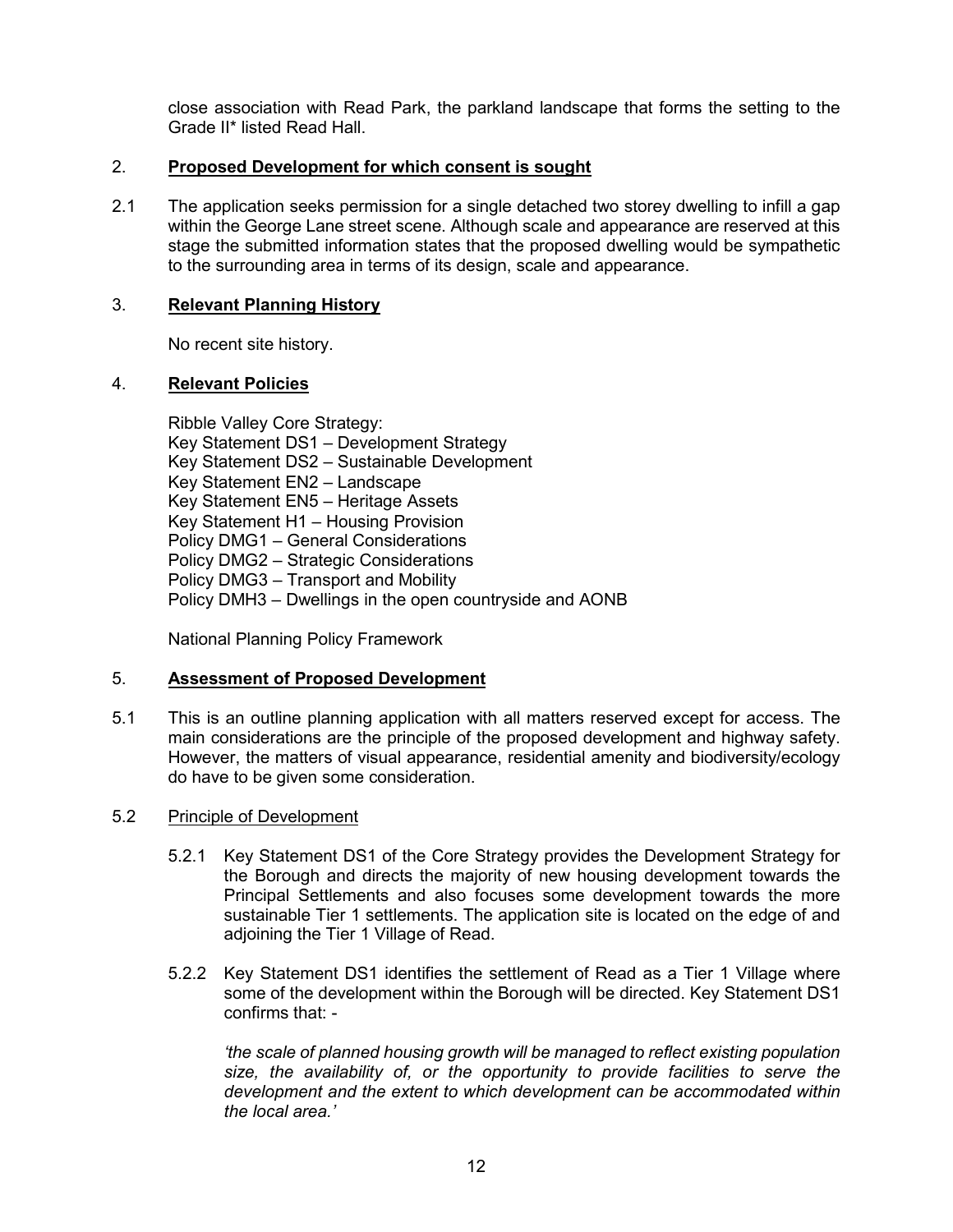5.2.3 The proposal site lies immediately adjacent to the settlement boundary of the village of Read in an area defined as open countryside. As such Core Strategy Policy DMG2 is engaged. Policy DMG2 (Strategic Considerations) states that: -

*Development should be in accordance with the Core Strategy development strategy and should support the spatial vision.*

*1. Development proposals in the principal settlements of Clitheroe, Longridge and Whalley and the Tier 1 Villages should consolidate, expand or round-off development so that it is closely related to the main built up areas, ensuring this is appropriate to the scale of, and in keeping with, the existing settlement.*

- 5.2.4 Considering the definition of consolidation, expansion or rounding-off in the Core Strategy Glossary it is considered that the application site would represent expansion. The site could not be considered *'rounding-off'* despite two thirds of the perimeter being already built up as the definition of *'rounding-off'* refers specifically to development of land *within* the settlement boundary.
- 5.2.5 Development in the open countryside is also dealt with by the second part of the policy: -

*Within the Tier 2 Villages and outside the defined settlement areas development must meet at least one of the following considerations:*

*1. The development should be essential to the local economy or social wellbeing of the area.*

*2. The development is needed for the purposes of forestry or agriculture.*

*3. The development is for local needs housing which meets an identified need and is secured as such.*

*4. The development is for small scale tourism or recreational developments appropriate to a rural area.*

*5. The development is for small-scale uses appropriate to a rural area where a local need or benefit can be demonstrated.*

*6. The development is compatible with the enterprise zone designation.*

- 5.2.6 As the application site lies outside a defined settlement area it must meet at least one of the considerations listed in Policy DMG2. Core Strategy Policy DMH3 relates specifically to dwellings in the open countryside and the AONB and states that residential development will be limited to development essential for the purposes of agriculture or residential development which meets an identified local need; the appropriate conversion of buildings to dwellings and; the rebuilding or replacement of existing dwellings.
- 5.2.7 In order to satisfy policies DMG2 and DMH3 in principle new residential development in the open countryside must meet an identified local housing need or one of the other criteria.
- 5.2.8 The development proposes the erection of one market dwelling within the open countryside which does not meet an identified local need and as such the proposed development is contrary to Policies DMG2 and DMH3. Where there is a conflict with the development plan the decision must be taken in accordance with the development plan unless there are material considerations that indicate otherwise. The other material considerations in respect of this development are assessed below.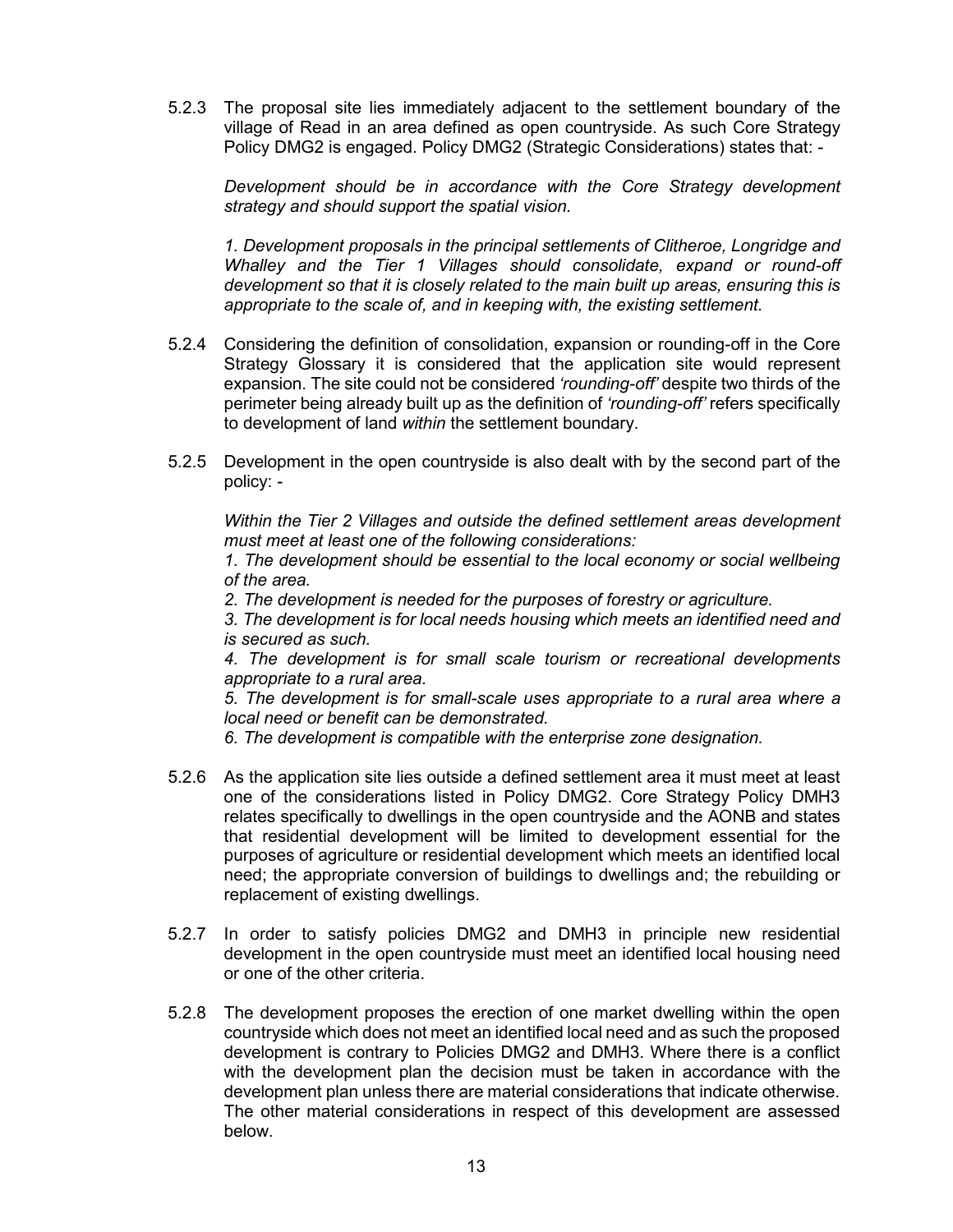## 5.3 Residual Housing Requirements

- 5.3.1 Table 4.12 of the Core Strategy identifies residual housing requirements for Principal and Tier 1 Villages in order to achieve the overall housing requirement for the Borough over the plan period. The residual requirements contained in table 4.12 represent a minimum and the intention of table 4.12 is to provide a broad direction for housing growth in the borough to achieve a sustainable pattern of development.
- 5.3.2 The housing completions and commitments in the settlement of Read have been assessed in the applicant's Planning, Design and Access Statement. Taking account of the latest Housing Land Availability Schedule (HLAS) (October 2018) the supporting information considers that the 45-dwelling requirement for Read set out in table 4.12 has not been met and there is a shortfall of two dwellings. The applicant also identifies that outline planning consent for 15 dwellings at Worthalls Farm, which was included within October 2018 HLAS, lapsed on 9 September 2019. As such, it is the applicant's view that there is sufficient outstanding housing need in the settlement of Read and that the proposed development of one new dwelling would make a useful contribution.
- 5.3.3 However, as part of the work undertaken in respect of the Housing and Economic Development (HED) DPD, which has been subject to formal examination by a Planning Inspector, additional suitable housing land has been identified within the Borough. This includes the land at Haughs Head, Whins Lane, Read for residential development of up to 20 dwellings. Considering the residual requirement in Read which includes the shortfall of two dwellings in the October 2018 HLAS plus fifteen dwellings as a result of the expiration of the outline consent at Worthalls Farm (3/2015/0495), the land at Haughs Head, Whins Lane would more than satisfy the residual housing need for the settlement. Therefore, it is not considered that the proposed development could be supported on the basis that there is an outstanding residual housing need for Read.

## 5.4 Design and visual appearance

- 5.4.1 Having regard to the visual impact of the proposals, the development plot is located between two existing residential properties and is a logical infill plot. Dependant on the design, size and scale of the proposed development, it is considered that the erection of a new dwelling in this location would not result in any adverse visual harm to the George Lane street scene subject to the use of materials that are sympathetic to the character and appearance of the immediate area.
- 5.4.2 It is noted that objectors have referred to the site's location and consider it part of Hammond Ground which was identified as falling within Read Park, the parkland landscape for the Grade II\* Listed Read Hall during consideration of an appeal case for the erection of 50 dwellings on Hammond Ground in 2018. However, 1845 OS Maps show that the application site formed a distinct parcel of land that was separated from Hammond Ground by a bank of trees. This tree line and boundary fencing is also visible on 1940s and 1960s aerial photographs. Therefore, it is considered that the application site does not form part of the historic parkland setting of Read Hall.
- 5.4.3 The land on which the ribbon of housing along the western side of George Lane to the south of the application site is sited was formerly the easternmost section of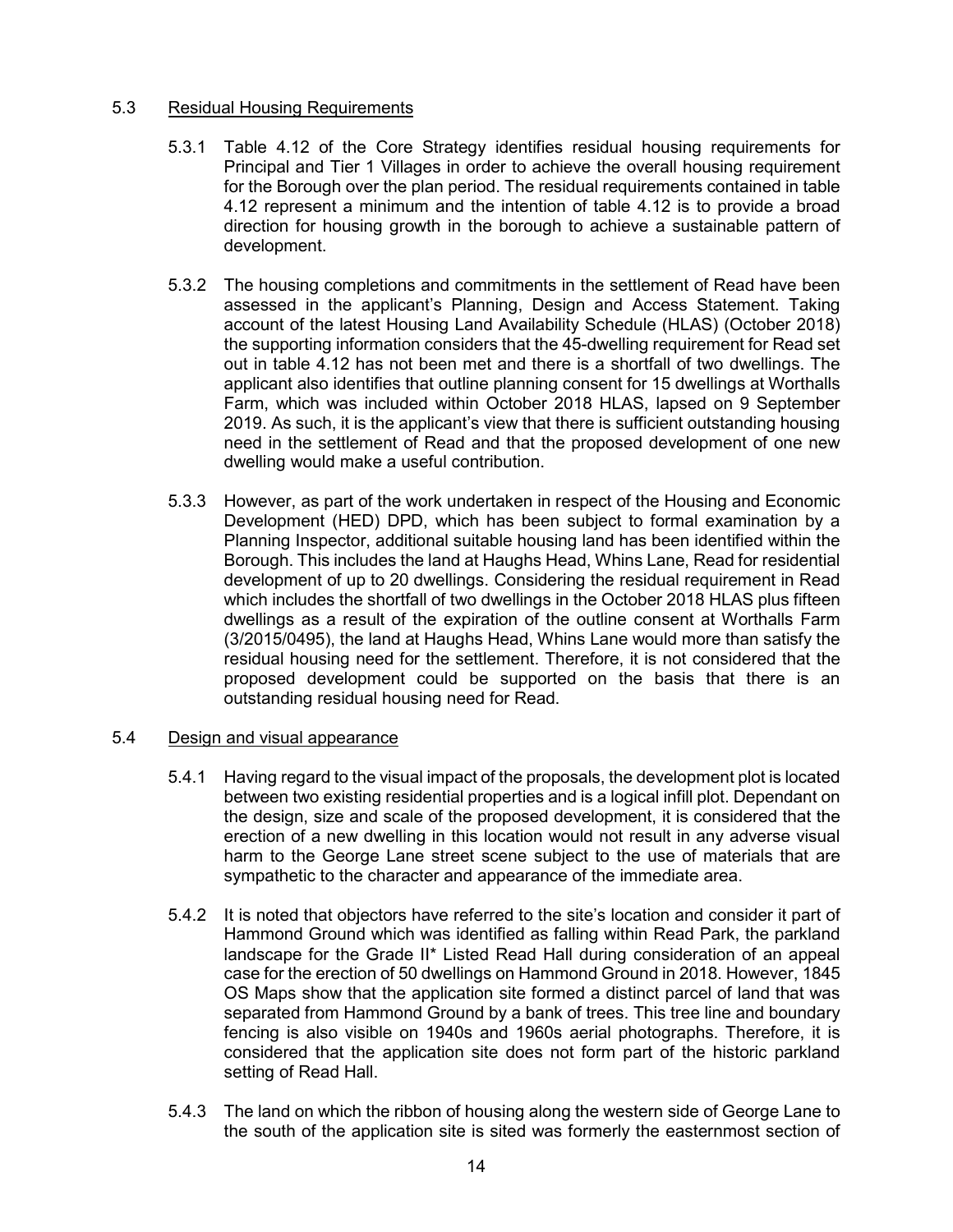Hammond Ground as shown on 1845 OS historic mapping. During the early to mid-20<sup>th</sup> Century these residential properties on the west side of George Lane were built.

- 5.4.4 More recently two new dwellings were granted consent on land to the north of the application site under planning permission 3/2013/0271P and have since been built. This has resulted in residential development on the west side of George Lane for its entire length with the rear gardens of the homes bounding Hammond Ground.
- 5.4.5 The application site is the last remaining gap in this ribbon of development through which views across Hammond Ground can be gained from George Lane. It is acknowledged that Hammond Ground is an attractive area of countryside and that public views through the site would be partially lost but the character of Hammond Ground is derived from its open parkland appearance and character, and due to its elevated position above the Calder Valley, there are expansive views across the site to the wider landscape particularly from the south.
- 5.4.6 The proposed new dwelling would be viewed within the context of existing built form along George Lane, would not extend beyond the already defined eastern settlement boundary of Read and would not represent sporadic or visually harmful development. Whilst the development would reduce the views from George Lane to Hammond Ground it is not considered that the harm would be so great to warrant refusal.
- 5.4.7 Additionally the erection of a dwelling on this plot with 'complete' the ribbon of development along George Lane enabling a continuous definitive boundary between the dwellings on George Lane and Hammond Ground ensuring the protection of this landscape for future generations.

#### 5.5 Highways and Pedestrian Safety

- 5.5.1 Having regard to highway safety, the County Surveyor has raised no concerns relating to the indicative layout and he is satisfied that an appropriate site access and on-site parking can be provided. It is noted that there is no pedestrian footway to the point along George Lane at which the proposed dwelling would be located and future occupants of the dwelling would be required to walk in the carriageway for a distance of around 100 metres until footpath provision along George Lane towards the service centre of the village commences. Key Statement DMI2 states that new development should incorporate good access by foot and cycle.
- 5.5.2 It is noted that the two new dwellings approved and built on land to the north of the application site do not have direct footway access and the residents of those dwellings would be required to travel further without a footway than future residents of the proposed dwelling. The lack of footway provision for the two dwellings to the north was not identified as an issue during the determination of the planning application.
- 5.5.3 The walking distance from the application site to the junction between George Lane and Whalley Road, the main route through the village, is approximately 380 metres and considering the distance alone the site is thought to be sustainability located in relation to services and facilities. However, attention must be given to the lack of a dedicated pedestrian access for at least part of the journey to the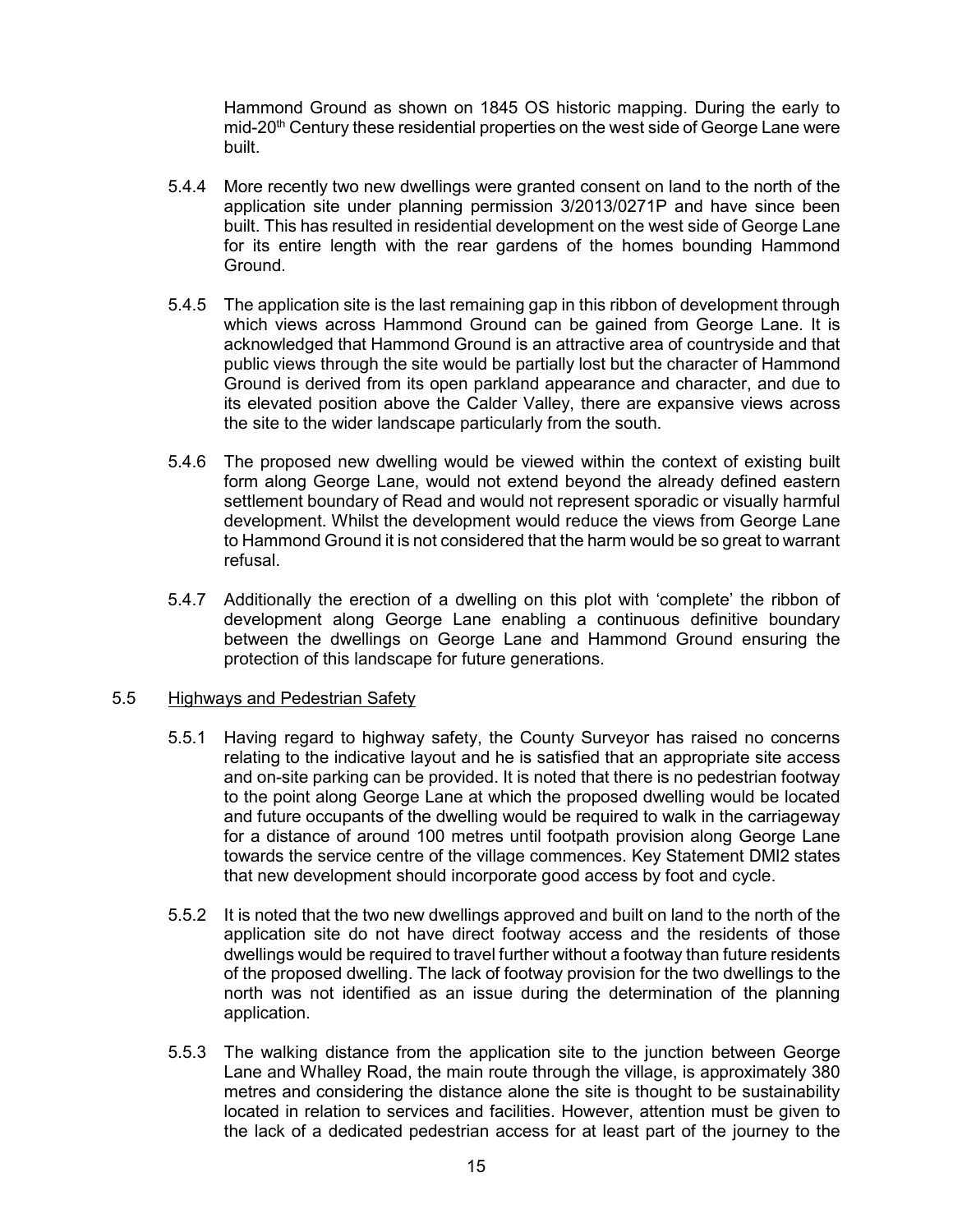centre of Read and whether this would substantially discourage future occupants from making the journey on foot.

- 5.5.4 George Lane is an unclassified road with a 30mph speed limit. There is street lighting for its full length and there is no record of collisions or accidents. During the officers site visits it was noticeable that there was a considerable number of walkers and dog walkers in the immediate area all travelling in the carriageway and that George Lane was lightly trafficked.
- 5.5.5 The County Surveyor has raised no objection to the proposals on the basis of pedestrian safety or accessibility grounds. Whether the specific circumstances of this case would adversely affect the desirability or eliminate the ability for future occupants to use sustainable transport modes such as walking or cycling is a matter of professional judgement. It is considered that the surrounding environment is not such that it would considerably discourage future occupants from travelling to facilities within the village centre on foot. Despite the lack of a dedicated footway along a short section of George Lane the road is a minor carriageway which is lightly trafficked and well-lit and the application is for a single dwellinghouse which would generate a limited number of journeys.

#### 5.6 Other Considerations

- 5.6.1 Regarding the potential impact on the residential amenity of neighbouring occupants, the proposed development plot is generous in size and there would be sufficient space within the site to provide for acceptable separation distances between dwellings to the north, south and east.
- 5.6.2 An Ecological Assessment has been submitted. A cluster of relatively mature trees lie north-west of the site. A mature oak (T2) has been assessed as having moderate potential for roosting bats although the Bat Survey Report confirms that emergence surveys undertaken in September 2019 found no bats emerging from the potential roost feature of the tree. Bat activity, both commuting and foraging were recorded. The trees and hedges adjacent the site are likely to be used by nesting birds.
- 5.6.3 In the event that outline planning permission is granted matters such as landscaping, ecological enhancement and appropriate lighting can be dealt with at reserved matters stage incorporate areas of soft landscaping and a sensitive lighting scheme.
- 5.6.4 The Arboricultural Impact Assessment submitted with the application demonstrates that a single dwelling could be comfortably accommodated within the site without any adverse impact to existing trees. The existing trees within and on the edge of the application site would be protected during the construction stage. The development would require the removal of approximately 12 metres of the boundary hedge to provide the site access and pre-clearance check would be required prior to the removal of any hedgerow to confirm the absence of nesting birds if removal is to take place within the nesting season.
- 5.6.5 The applicant is aware that a water main crosses the site and the submitted plans demonstrate that a dwelling could be accommodated on site whilst retaining unrestricted access.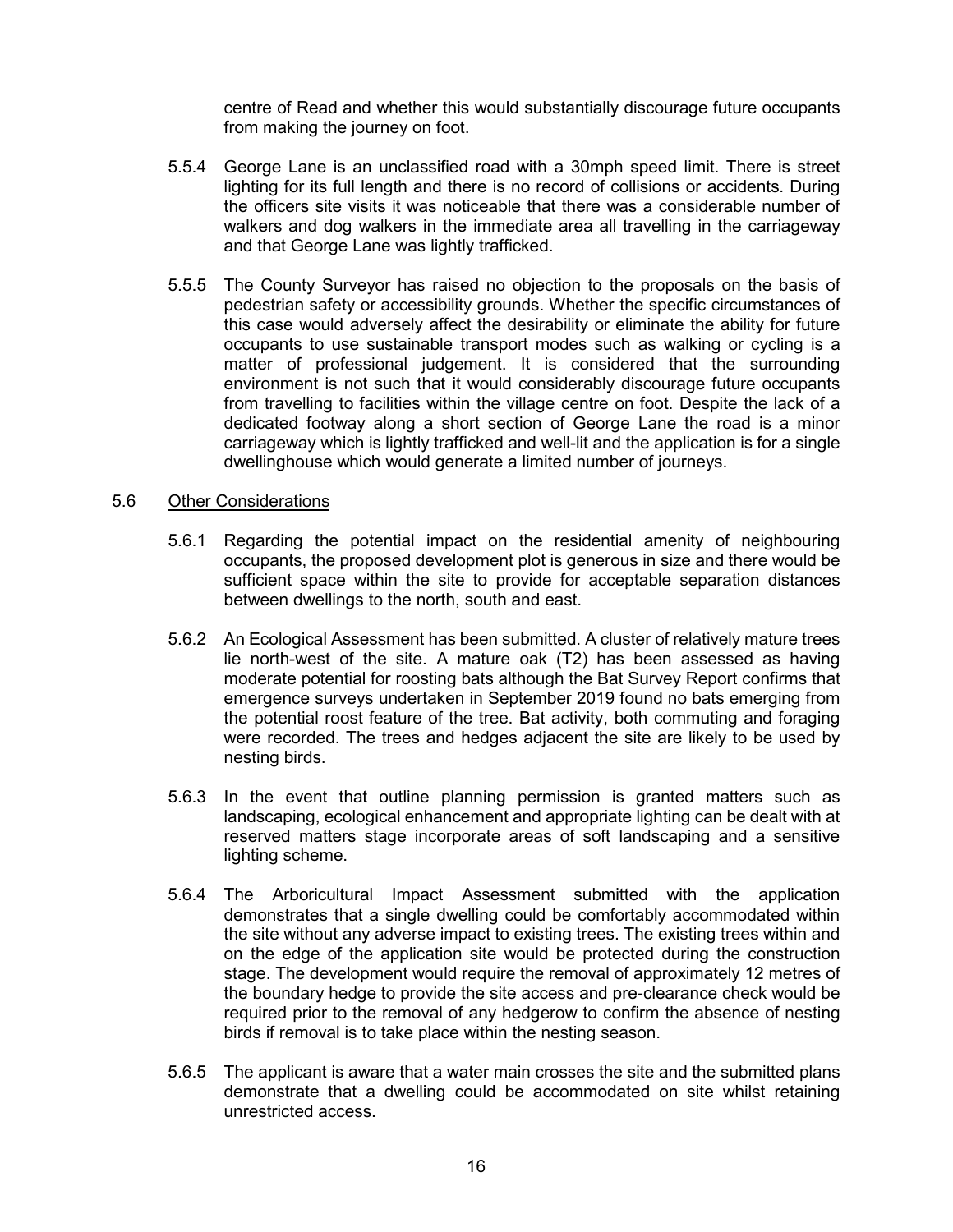# 6 **Conclusion**

6.1 Policy DMG2 seeks to underpin the settlement hierarchy for the borough to ensure the delivery of sustainable development. Policy DMH3 seeks to protect the open countryside and designated landscape areas from sporadic or visually harmful development. The thrust of both policies is to deliver both sustainable patterns of development and to accord with the overarching Core Strategy vision. The overarching Core Strategy vision is as follows:

The Ribble Valley will be an area with an exceptional environment and quality of life for all, sustained by vital and vibrant market towns and villages acting as thriving service centres, meeting the needs of residents, businesses and visitors.

We will seek to create an area with unrivalled quality of place, respecting the unique natural, social and built heritage of the area.

New development to meet the needs of the area for growth, services and quality of life will be managed to ensure the special characteristics of the area are preserved for future generations.

- 6.2 Whilst the development conflicts with Policies DMG2 and DMH3 it is considered that the site is well-related to the settlement boundary of Read and would represent an infill plot resulting in the creation of a more logical, definitive boundary with Hammond Ground without any significant outward expansion of the settlement.
- 6.3 Whilst the erection of a new dwelling will cause harm to the countryside by virtue of the creation of new built development on a currently undeveloped site, the development would not be viewed as sporadic or visually harmful and appropriately worded conditions could ensure that an appropriate, definitive boundary is created to distinguish the residential development along George Lane from the landscape of Hammond Ground. This will seek to assist in protecting the special characteristics of Hammond Ground for future generations in accordance with the overarching vision for the Borough.

**RECOMMENDATION:** That the application be DEFERRED AND DELEGATED to the Director of Economic Development and Planning for approval subject to it being publicised in accordance with the requirements of article 15(3) of the Development Management Procedure Order and there being no new issues raised by any representations and subject to the following conditions:

- 1. Application for approval of reserved matters must be made not later than the expiration of three years beginning with the date of this permission and the development must be begun not later than whichever is the later of the following dates.
	- (a) The expiration of three years from the date of this permission; or
	- (b) The expiration of two years from the final approval of the reserved matters or, in the case of approval on different dates, the final approval of the last such matter to be approved.

REASON: This condition is required to be imposed by the provisions of Section 92 of the Town and Country Planning Act 1990 as amended by Section 51 of the Planning and Compulsory Purchase Act 2004.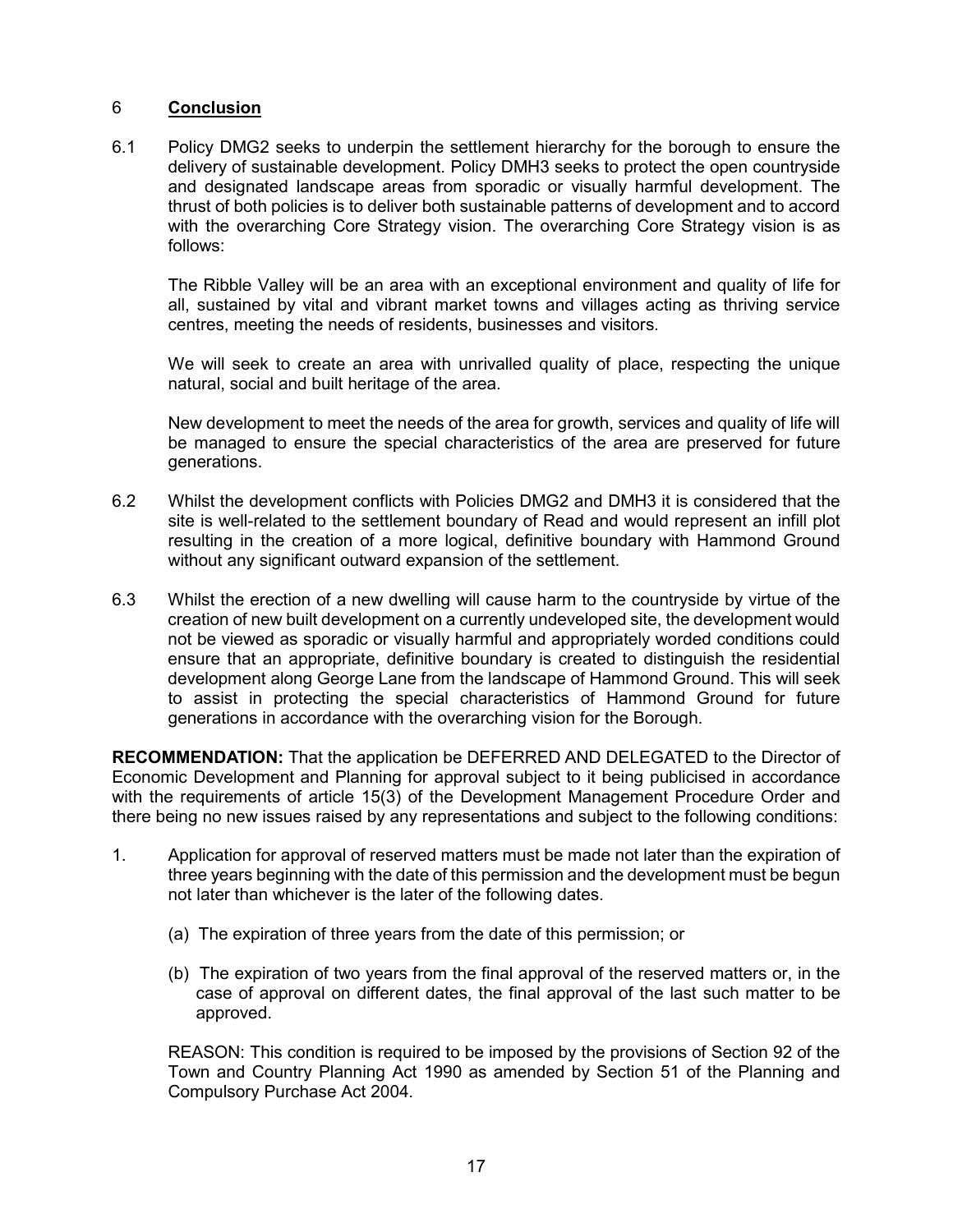2. The details in respect of the submission of any reserved matters shall be in substantial accordance with the Planning, Design and Access Statement (19-054) and the following approved drawings:

1103-05 A - Location Plan (received 15/01/2020) 1103-02 B – Site Layout Plan (received 15/01/2020)

REASON: For the avoidance of doubt and to clarify which plans are relevant to the consent hereby approved.

3. The development shall be carried out in accordance with the approved details.

REASON: In order that the Local Planning Authority should be satisfied as to the details and because the application was made for outline planning permission.

4. Notwithstanding the provisions of the Town and Country Planning (General Permitted Development) Order 2015 there shall not at any time in connection with the development hereby permitted be erected or planted or allowed to remain upon the land hereinafter defined any building, wall, fence, hedge, tree, shrub or other device.

The visibility splay to be the subject of this condition shall be that land in front of a line drawn from a point 2.4m measured along the centre line of the proposed road from the continuation of the nearer edge of the carriageway of George Lane to points measured 45m in each direction along the nearer edge of the carriageway of George Lane, from the centre line of the access, and shall be completed prior to first occupation of the development at footway/verge level in accordance with a scheme to be first agreed in writing by the Local Planning Authority and retained thereafter in perpetuity.

REASON: To ensure adequate visibility at the street junction or site access.

5. Prior to commencement of any site works including delivery of building materials and excavations for foundations or services all trees identified to be retained in the Arboricultural Impact Assessment (Bowland Tree Consultancy, December 2019) shall be protected in accordance with the BS5837:2012 [Trees in Relation to Demolition, Design & Construction].

The protection zone must cover the entire branch spread of the trees, [the area of the root soil environment from the trunk to the edge of the branch spread] and shall remain in place until all building work has been completed and all excess materials have been removed from site including soil/spoil and rubble.

During the building works no excavations or changes in ground levels shall take place and no building materials/spoil/soil/rubble shall be stored or redistributed within the protection/exclusion zone, in addition no impermeable surfacing shall be constructed within the protection zone.

No tree surgery or pruning shall be implemented without prior written consent, which will only be granted when the local authority is satisfied that it is necessary is in accordance with BS3998 for tree work and carried out by an approved arboricultural contractor.

REASON: In order to ensure that any trees affected by development and considered to be of visual, historic or botanical value are afforded maximum physical protection from the potential adverse effects of development.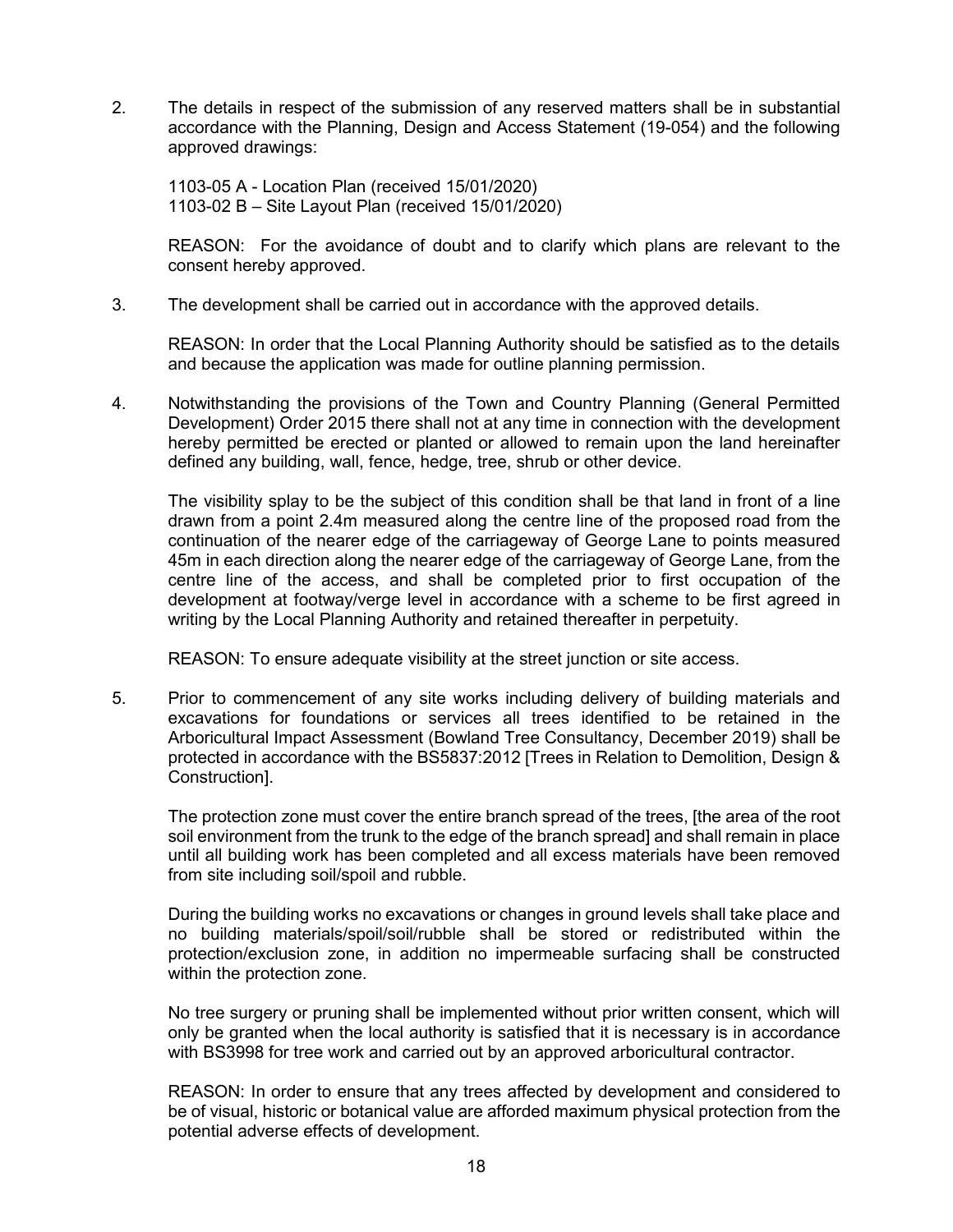6. The development shall be carried out in strict accordance with the recommendations of the Ecological Assessment (Penny Anderson Associates, August 2019) and Bat Survey Report (September 2019) that were submitted with the application.

If development has not commenced within two years from the date of this permission then the value of the site for bats should be reassessed and the findings of the survey and any additional mitigation measures proposed shall be submitted to and approved in writing by the Local Planning Authority. Thereafter the development shall be carried out in accordance with the approved details.

REASON: To ensure that no species/habitat protected by the Wildlife and Countryside Act 1981 are destroyed or harmed.

7. No development, including any site preparation, demolition, scrub/hedgerow clearance or tree works/removal shall commence or be undertaken on site until details of the provisions to be made for building dependent species of conservation concern, artificial bird nesting boxes / artificial bat roosting sites have been submitted to, and approved in writing by the Local Planning Authority. The agreed provisions shall be installed prior to first occupation of the development and be retained at all times thereafter.

REASON: In the interests of biodiversity and to enhance nesting/roosting opportunities for species of conservation concern and protected species.

8. Foul and surface water shall be drained on separate systems.

REASON: To secure proper drainage and to manage the risk of flooding and pollution.

#### NOTE

The applicant's attention is drawn to the consultation response received from United Utilities. There is a water main (with easement) crossing the development site and unrestricted access is required for operating and maintaining it. It is recommended that the applicant contacts United Utilities Property Services team to discuss how the proposals may interact with the easement.

## BACKGROUND PAPERS

[https://www.ribblevalley.gov.uk/site/scripts/planx\\_details.php?appNumber=3%2F2019%2F0927](https://www.ribblevalley.gov.uk/site/scripts/planx_details.php?appNumber=3%2F2019%2F0927)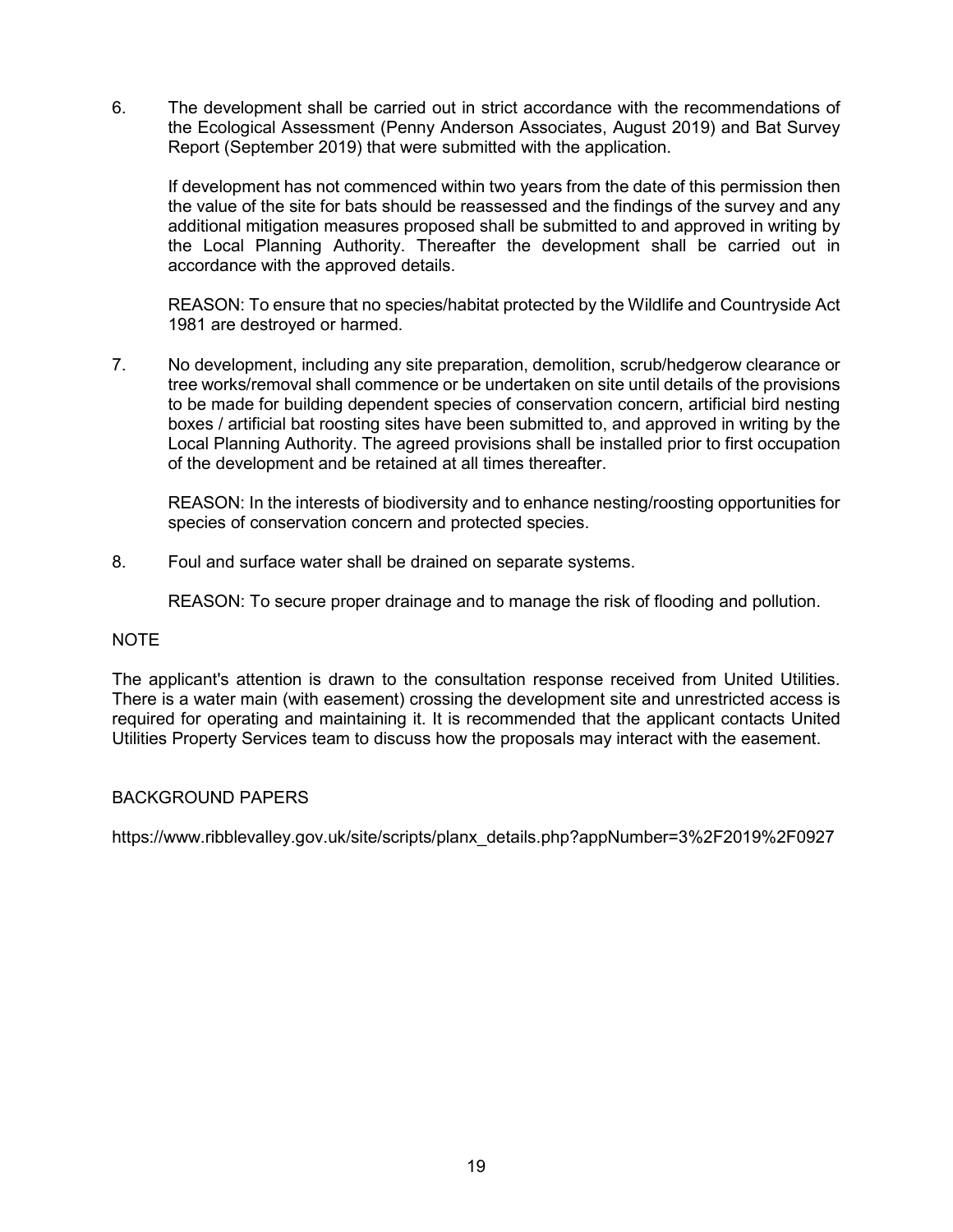#### <span id="page-20-0"></span>**APPLICATION REF: 3/2019/0954**

GRID REF: SD 373687 440694

#### **DEVELOPMENT DESCRIPTION:**

DEMOLITION OF EXISTING WORKSHOP BUILDINGS CONVERSION OF TWO MAIN VACANT MILL STRUCTURES TO PROVIDE 25 RESIDENTIAL APARTMENTS ERECTION OF CYCLE/REFUSE STORE, LAYING OUT OF PARKING AND CIRCULATION AREAS AND ASSOCIATED LANDSCAPING. LODEMATIC LTD, PRIMROSE WORKS, PRIMROSE ROAD, CLITHEROE BB7 1BS

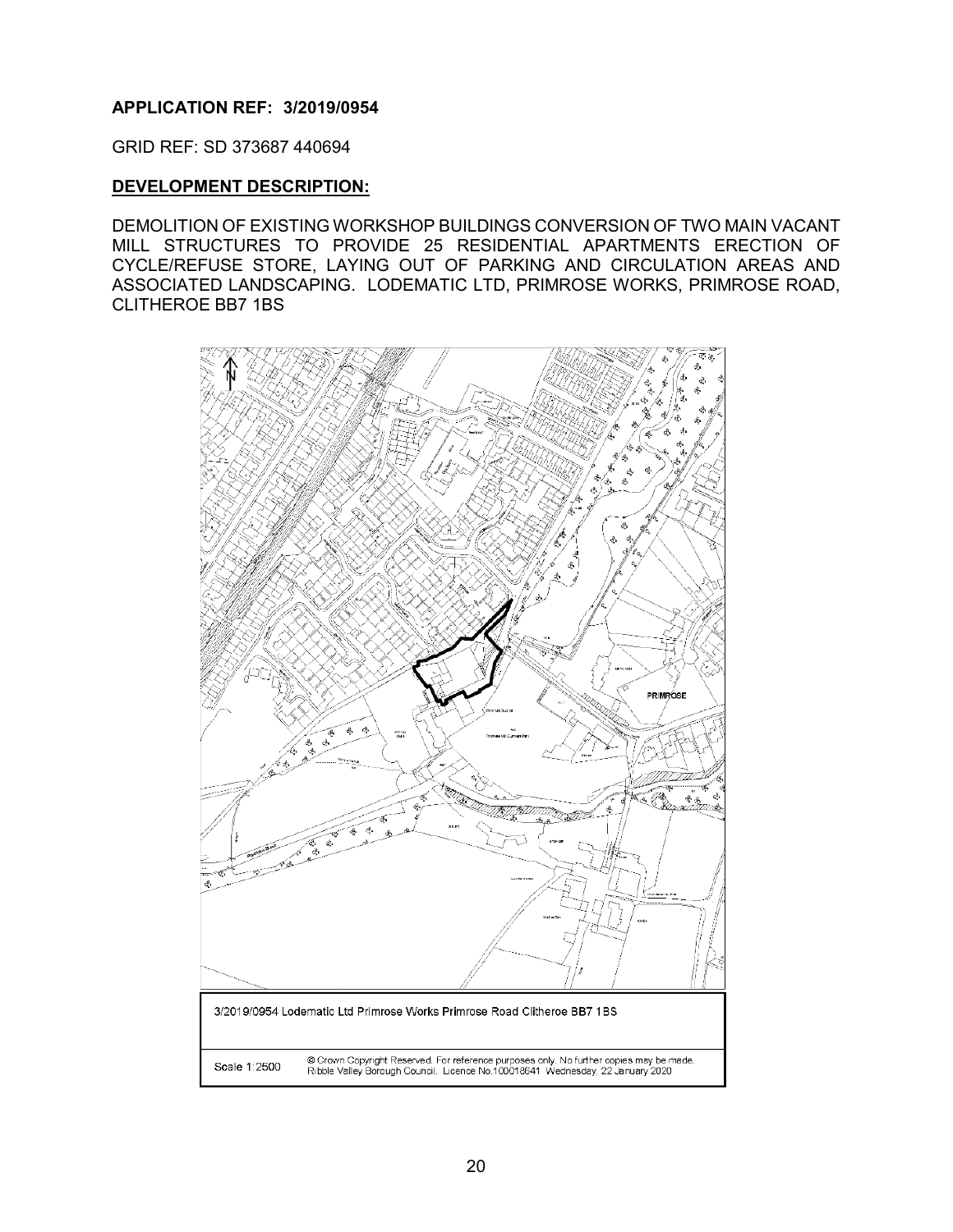# **CONSULTEE RESPONSES/ REPRESENTATIONS MADE:**

#### **CLITHEROE TOWN COUNCIL:**

Clitheroe Town Council wishes to object to this application on the grounds of highway safety. Stating that the entrance to the development is situated on an already dangerous bend in the road and the amount of traffic along Primrose Road to Woone Lane has already increased significantly due to the new developments. As such it is considered that there is a high potential for an accident at the proposed development's entrance.

#### **ENVIRONMENT DIRECTORATE (COUNTY SURVEYOR):**

LCC Highways have raised concerns in respect of the proposal relating to the ability for a refuse vehicle to adequately manoeuvre into and out of the site and have raised concerns in respect of the proposal resulting in the storage of waste receptacles on the highway.

#### **UNITED UTILITIES:**

No objections subject to the imposition of conditions relating to foul and surface water drainage.

#### **LCC ARCHAEOLOGY:**

LCC Archaeology have raised no objection to the proposal subject to the imposition of conditions requiring the implementation of a programme of archaeological works, to be carried out in accordance with a written scheme of investigation, which shall first have been submitted to and agreed in writing by the Local Planning Authority.

#### **NHS:**

East Lancashire Hospital Trust has made representations in respect of the application making a request for financial contributions relating to the direct impact on the provision of planned and acute healthcare caused by the proposed development. In this respect a request has been made that the developer pay a contribution of £28,835.00 to adequately mitigate £28,835.00 the impacts of the development. Members will note that the Trust further recommends the application be refused if the applicant is unwilling to meet the contribution.

# **LCC EDUCATION:**

#### Primary Places

Latest projections for the local primary schools show there to be a shortfall of 167 places in 5 years' time. These projections take into account the current numbers of pupils in the schools, the expected take up of pupils in future years based on the local births, the expected levels of inward and outward migration based upon what is already occurring in the schools and the housing development within the local 5-year Housing Land Supply document (or equivalent), which already have planning permission.

With an expected yield of 1 place from this development the shortfall would increase to 168. Therefore, we would be seeking a contribution from the developer in respect of the full pupil yield of this development, i.e. 1 place.

#### **Secondary Places**

LCC Education will not be seeking a contribution for secondary school places in respect of the development.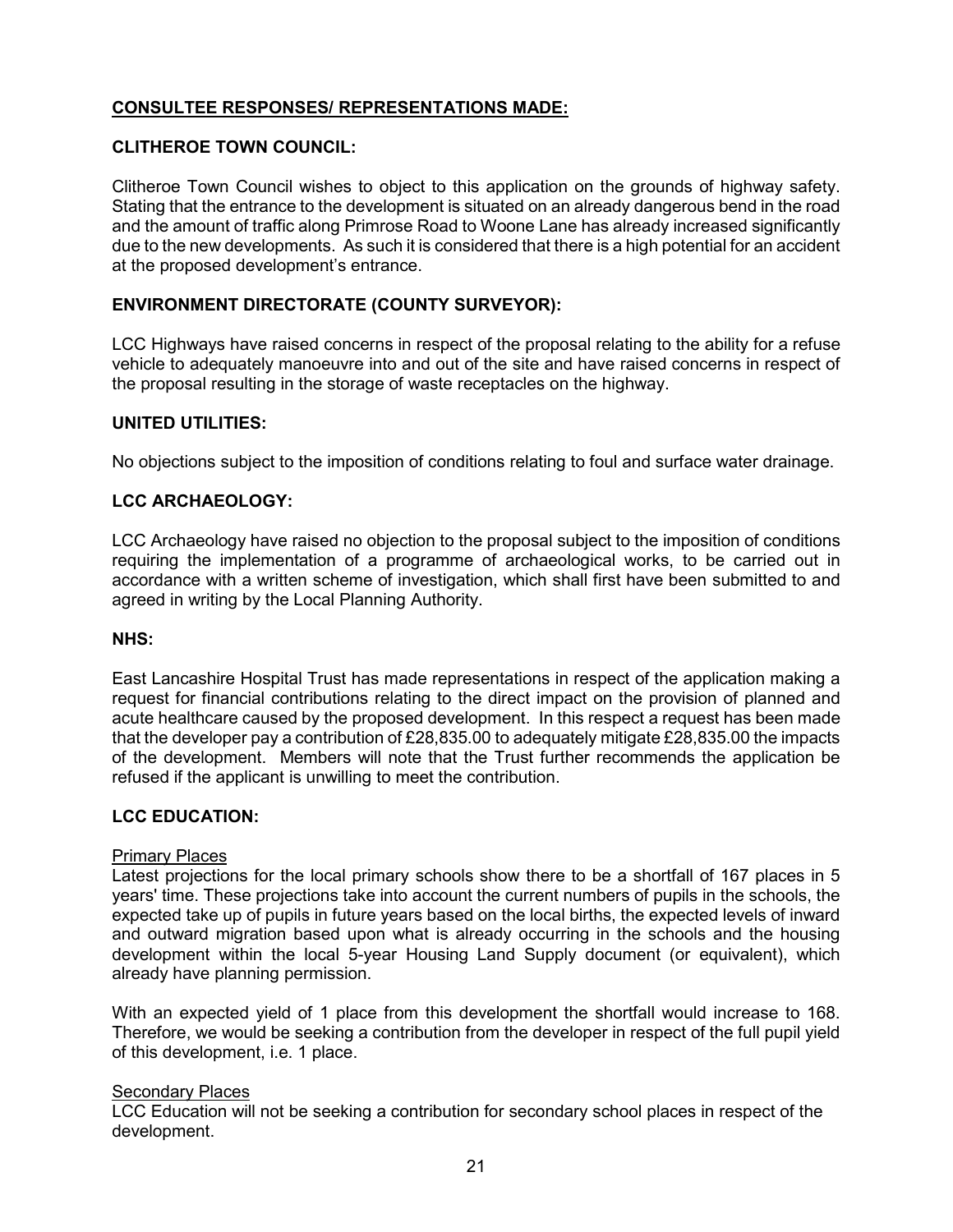# **ADDITIONAL REPRESENTATIONS:**

Two letters of representation have been received objecting to the proposal on the following grounds:

- Incorrect land ownership details have been provided
- Right of access issues
- Potential disruption and noise disturbance as a result of on-going construction works
- Increase in traffic
- Loss of privacy
- Potential noise from apartments
- Insufficient footway provision

## 1. **Site Description and Surrounding Area**

- 1.1 The application relates to former Lodematic site located to the southern extents of Woone Lane. The site is occupied by three parallel industrial workshop buildings, with smaller associated outbuildings dating from the 1800s and a detached industrial building dating from the second half of the twentieth century also being located on-site.
- 1.2 The application site is bounded to the north by an existing access track and public right of way (Footpath 17). With newly constructed residential development also being within the vicinity on the opposing side of the access track.

## 2. **Proposed Development for which consent is sought**

- 2.1 The submitted details seek consent for the conversion of the existing buildings to accommodate thirteen one-bedroom apartments and twelve two-bedroom apartments. It is proposed that building on the eastern and western extents of the site will be demolished to enable the creation of dedicated parking provision to serve the dwellings with a total of 38 spaces being provided, with one-bedroomed apartments benefitting from one dedicated space and the two-bedroomed apartments being afforded two dedicated parking bays per apartment.
- 2.2 The submitted details further propose the creation of a central courtyard with open-gantry walkway to facilitate access to apartments on the first and second floors of the development. To enable the conversion to utilise the roof-space within the southern block it is proposed that the eaves height of the building will be raised by approximately 450mm with the existing coping and eaves detailing being replicated.

## 3. **Relevant Planning History**

3/2016/0764 - Demolition of existing workshops buildings (other than workshop 3), conversion of workshop 3 to provide 14 residential apartments the erection of 4 residential apartments, erection of cycle/refuse store, laying out of parking and circulation areas, and associated landscaping. (Approved)

3/2015/0266 - Demolition of existing workshops buildings (other than workshop 3), conversion of workshop 3 to provide 14 residential apartments the erection of 4 residential apartments, erection of cycle/refuse store, laying out of parking and circulation areas, and associated landscaping. (Approved)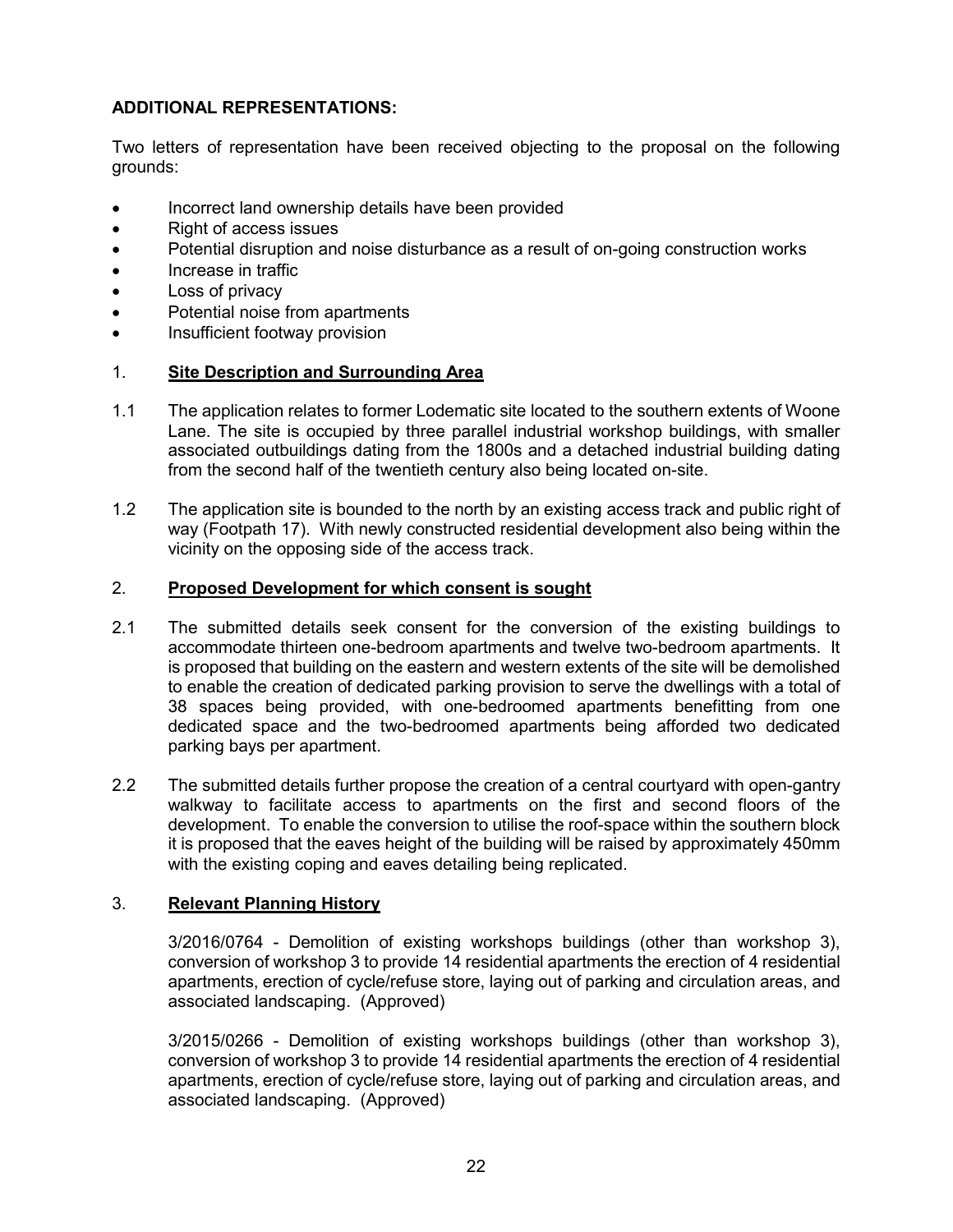## 4. **Relevant Policies**

Ribble Valley Core Strategy

Key Statement DS1 – Development Strategy Key Statement DS2 – Presumption in Favour of Sustainable Development Key Statement EN2 – Landscape Key Statement EN3 – Sustainable Development and Climate Change Key Statement EN4 – Biodiversity and Geodiversity Key Statement EN5 – Heritage Assets Key Statement H1 – Housing Provision Key Statement H2 – Housing Balance Key Statement H3 – Affordable Housing Key Statement DMI1 – Planning Obligations Key Statement DMI2 – Transport Considerations Policy DMG1 – General Considerations Policy DMG2 – Strategic Considerations Policy DMG3 – Transport and Mobility Policy DME2 – Landscape and Townscape Protection Policy DME3 – Site and Species Protection and Conservation Policy DME4 – Protecting Heritage Assets

Policy DME5 – Renewable Energy

Policy DME6 – Water Management

Policy DMH1 – Affordable Housing Criteria

Policy DMB4 – Open Space Provision

Policy DMB5 – Footpaths and Bridleways

National Planning Policy Framework (NPPF) National Planning Practice Guidance (NPPG)

#### 5. **Assessment of Proposed Development**

- 5.1 Principle of Development:
	- 5.1.1 The application site les within the defined settlement boundary of Clitheroe and involves the re-use and redevelopment of existing building on a brownfield site. As such the principle of the proposal, notwithstanding other development management considerations, is considered to be in broad alignment with the development strategy for the borough in respect of the locational aspirations for new housing and their location within principle and tier 1 settlements.
	- 5.1.2 Furthermore, it is considered that the proposal will result in the redevelopment of a brownfield and previous employment site that is largely constrained by access arrangements, with limited parking provision for staff. It is further considered the internal layout and configuration of the existing buildings are also thought to be inadequate to accommodate modern work practices or requirements, with other properties currently available within the borough that offer more efficient, effective and unconstrained work spaces.
	- 5.1.3 In respect of the above matters the proposed development is considered to be in full compliance and alignment with the aims and objectives of the adopted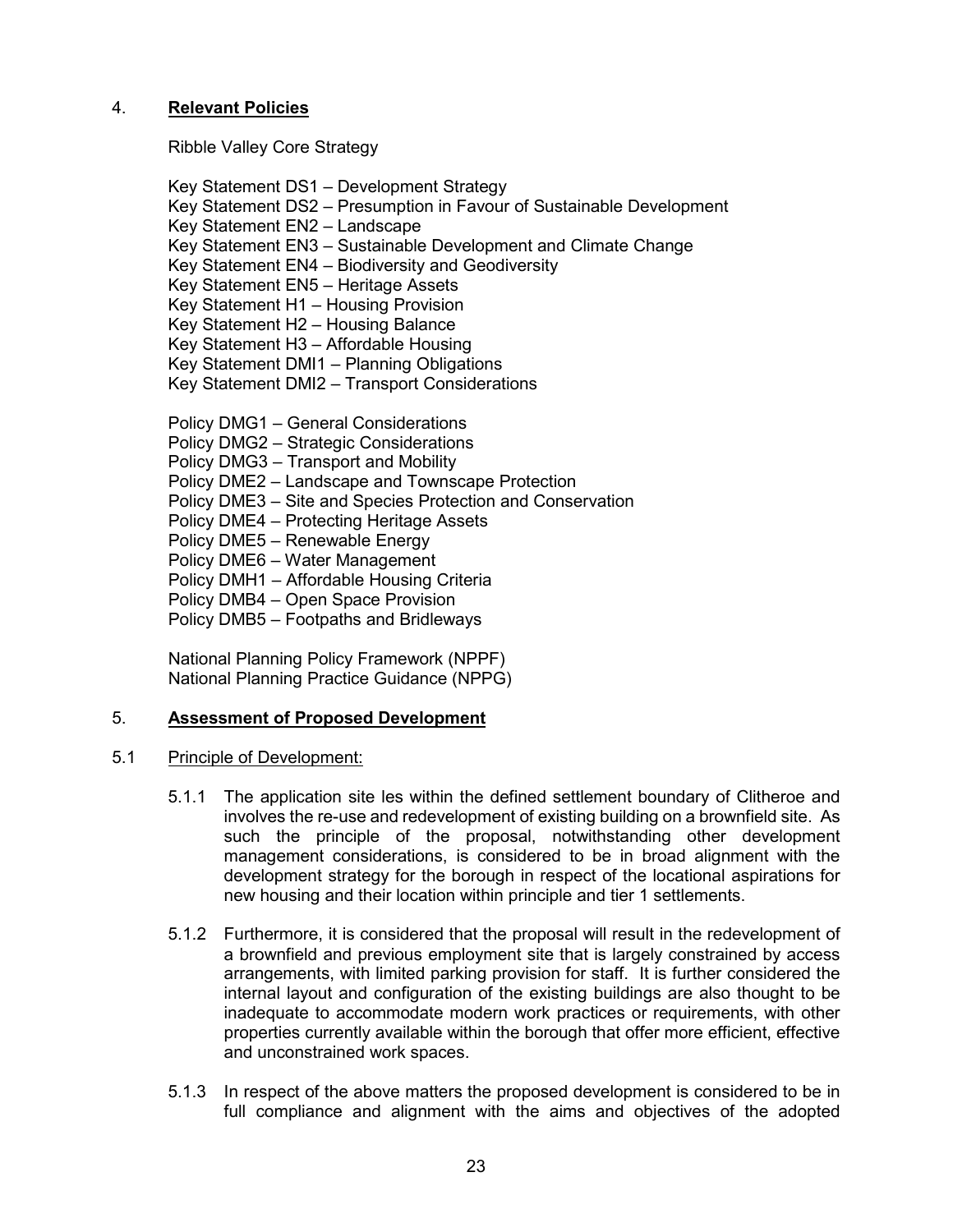development plan in respect of the location of new housing and the regeneration aspirations for brownfield land within the borough.

#### 5.2 Impact upon Residential Amenity:

- 5.2.1 The application site does not benefit from any direct relationship with any existing residential properties or receptors save that for the newly constructed dwellings located to the north of the site. In this respect it is only the northern-building (Block B) that has any direct interface or relationship with the aforementioned dwellings.
- 5.2.2 In respect of the potential for the development to be of detriment to existing residential amenities, it is considered that the proposed interface distances between the existing dwellings and the proposed apartments that will benefit from a northerly aspect is considered more than adequate to ensure that there is no direct impact by virtue of direct overlooking or a loss of privacy.

#### 5.3 Matters of Design/Visual Amenity:

- 5.3.1 The submitted details propose the retention of a number of the existing buildings on site with minimal external physical interventions into the built fabric of the buildings. For the most part it is proposed that existing openings will be utilised or altered to accommodate new windows and doors.
- 5.3.2 The central linking block will be utilised to accommodate an open courtyard area that will accommodate the primary circulation core of the building facilitating access to all apartments. It is proposed that the eaves height of the southern block (Block A) will be raised to allow for additional accommodation to be accommodated within the roof-space. However, taking into account the modest raising in the height of the eaves it is considered that the alterations will remain commensurate with the overall scale of the building and will not undermine or be of detriment of its inherent character or external visual appearance.

#### 5.4 Highway Safety and Accessibility:

- 5.4.1 The Highway Development Control section have raised a small number of concerns in relation to the proposal relating to the ability for a refuse vehicle to adequately enter the site and the potential for the storage of refuse receptacles outside of the site, on collection day, to cause potential disruption for users of the public footway.
- 5.4.2 In respect of the above, RVBC waste services has confirmed that they will not intend for the refuse vehicle to enter the site and that waste collection will be made on a kerbside arrangement outside the site. Whilst it is noted that the current arrangement may necessitate the need for waste receptacles to be stored on the footway on the day of collection, it is not considered that such matters could be controlled vis the imposition of condition or controlled in any case through the planning process given kerbside collection arrangements are omnipresent within the borough for all accommodation types.

## 5.5 Landscape/Ecology:

5.5.1 The application has been accompanied by a bat Survey which concludes that there is no evidence of the buildings have been used by bats for the purposes of roosting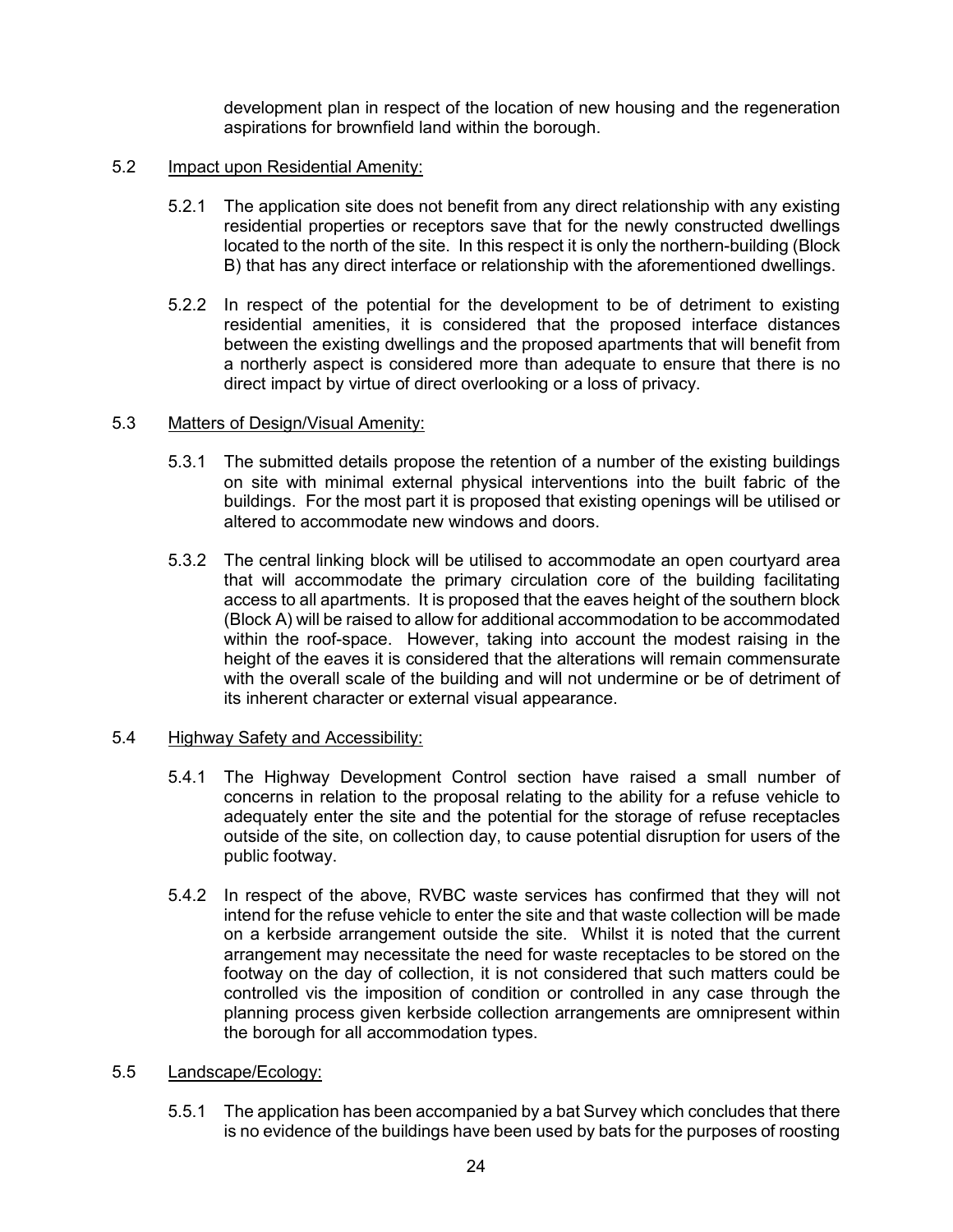and that no emergence was recorded from the buildings. As such it is not considered that the proposed development will result in any adverse impact upon protected species or species of conservation concern.

5.5.2 The report further identifies that the proposed conversion will result in the potential to create nesting/roosting opportunities and the potential to enhance opportunities for species to utilise the roof areas. As such, a condition will be imposed that requires details of such provision to be submitted prior to their installation.

#### 5.6 Flood Risk and Drainage:

5.6.1 United Utilities have responded raising no objection subject to the requirement to submit a surface water drainage scheme and the imposition of a condition that ensures surface and foul water is drained on separate systems.

#### 5.7 Developer Contributions:

5.7.1 Should consent be granted the developer will be required to make an educational contribution of £16,050.54 towards primary places within Clitheroe. The amount payable has been calculated by LCC education as follows:

Based upon the latest assessment, taking into account all approved applications, LCC will be seeking a contribution for 1 primary school place. However LCC will not be seeking a contribution for secondary school places.

Calculated at the current rates, this would result in a claim of: Primary places:

(£12,257 x 0.97) x BCIS All-in Tender Price (324 / 240) (Q1-2019/Q4-2008)  $=$  £16,050.54 per place

£16,050.54 x 1 place = £16,050.54

- 5.7.2 In addition to the above, should consent be granted, the applicant will be required to make a contribution towards leisure/play facilities within Clitheroe. The contribution sought will be based on the following methodology which is calculated based on occupancy ratios at a rate of £216.90 cost per person:
	- 1 bed unit 1.3 people
	- 2 bed unit 1.8 people
	- 3 bed unit 2.5 people
	- 4 bed unit 3.1 people
	- $\bullet$  5 + bed unit 3.5 people
- 5.7.3 As a result, a contribution of approximately £8350.65 will be required to mitigate the impact of the development and will be secured via a section 106 agreement
- 5.7.4 Members will note that East Lancashire Hospital Trust have made a request that the developer pay a contribution of £28,835.00 to mitigate potential healthcare impacts resultant from the development. In respect of this matter the local authority, in this instance, will not be seeking to pursue or enforce this request for a contribution as the authority is of the view that the current methodology utilised by the trust and the subsequent contribution request would not be considered CIL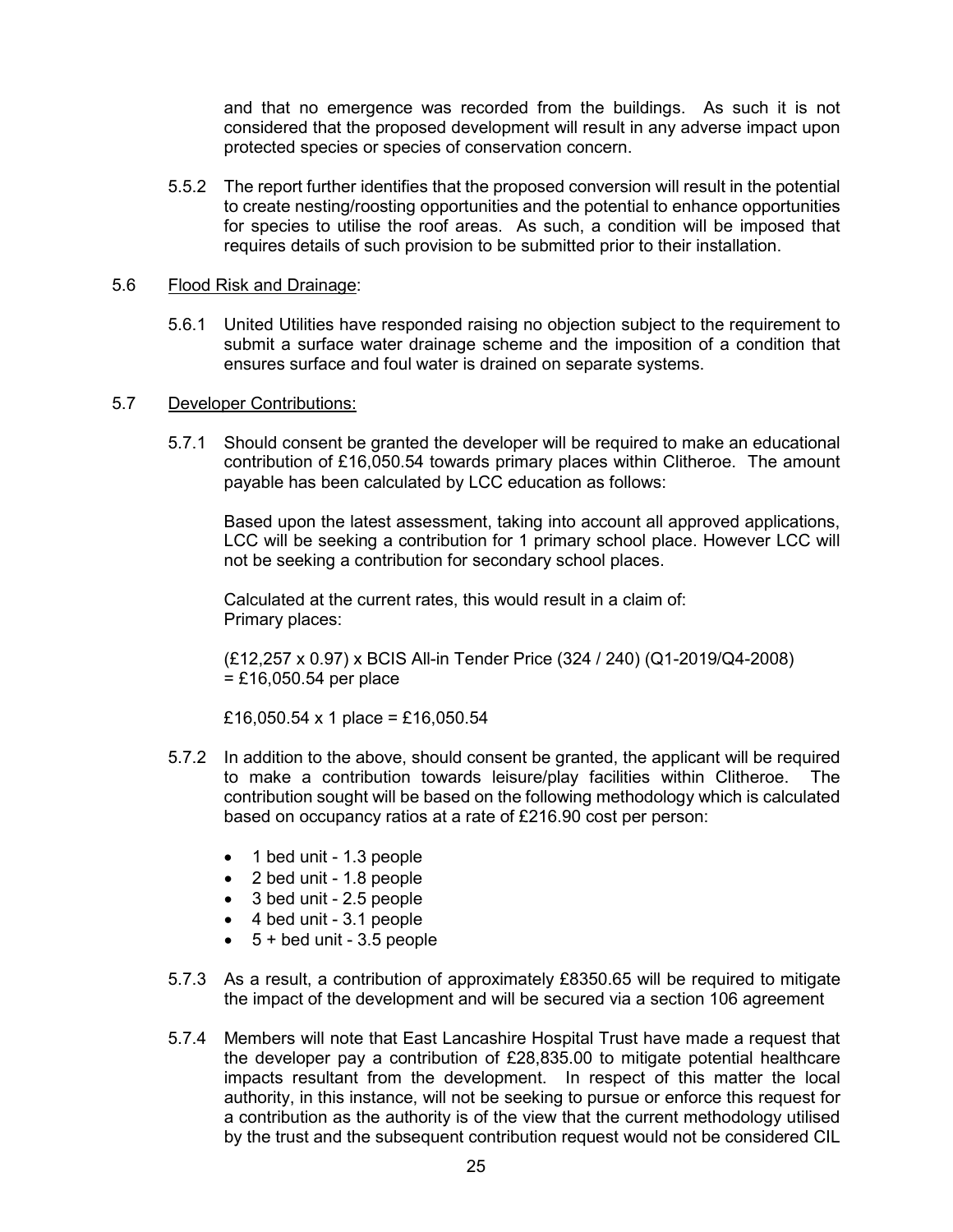compliant and would not meet the tests of reasonableness. It should be noted that the Trust states that if the applicant is unwilling to meet the request of a contribution that the Trust will object to the proposal on the grounds of the direct and adverse impact of the development on the delivery of health care in the Trust's area.

#### 5.8 Affordable Housing Provision:

- 5.8.1 Members will note that given the proposal involves the conversion of existing buildings that Vacant Building Credit (VBC) is engaged and applicable. In this respect the applicant is released from the requirement to provide on-site affordable housing provision in respect of affordable provision. However, the requirement to provide 7.5% on-site open market housing provision for those aged 55 and over remains engaged. The applicant has provided a commitment to meet this requirement and such matters will be secured via a S106 agreement.
- 5.8.2 On this basis the proposal is considered to be in accordance with the adopted development plan in respect of on-site open-market housing provision for those over 55 years of age.

## 6. **Observations/Consideration of Matters Raised/Conclusion**

- 6.1 Taking account of the above matters and all material considerations, it is considered that the proposed development is in full compliance and alignment with the development strategy for the borough in respect of the location of new housing development as embodied within Key Statement DS1 of the adopted core strategy.
- 6.2 It is further considered that the proposal is in full compliance with the regenerational aspirations and aspects of Key Statement DS1 insofar that approval will lead to the redevelopment of an existing brownfield site and will secure the long-term retention of the mill buildings through their re-use and conversion.

RECOMMENDATION: That the application be DEFERRED and DELEGATED to the Director of Economic Development and Planning for approval following the satisfactory completion of a Legal Agreement, within 3 months from the date of this Committee meeting or delegated to the Director of Economic Development and Planning in conjunction with the Chairperson and Vice Chairperson of Planning and Development Committee should exceptional circumstances exist beyond the period of 3 months and subject to the following conditions:

1. The development must be begun not later than the expiration of three years beginning with the date of this permission.

REASON: Required to be imposed by Section 51 of the Planning and Compulsory Purchase Act 2004.

- 2. Unless explicitly required by condition within this consent, the development hereby permitted shall be carried out in complete accordance with the proposals as detailed on drawings:
	- Location Plan Rev: A:
	- 5857-07 Rev: C: Proposed Lower Floor Plan
	- 5857-08 Rev: C: Proposed Ground Floor Plan
	- 5857-09 Rev: C: Proposed First Floor Plan
	- 5857-10 Rev: B: Proposed second Floor Plan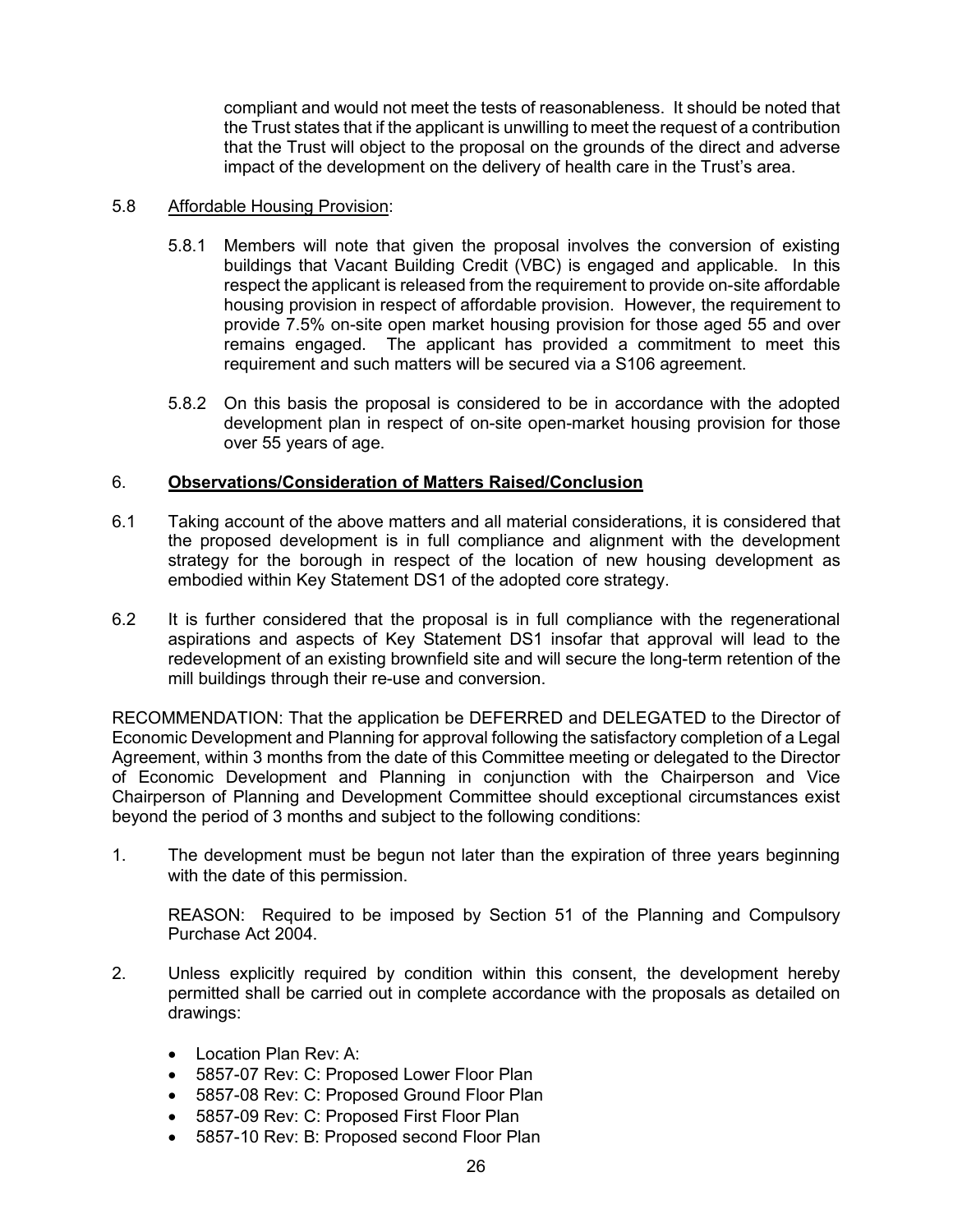- 5857-11 Rev: D: Proposed Elevations
- 5857-12 Rev: C: Proposed Section A-A
- 5857-13 Rev: A: Existing and Proposed Site Section C-C
- 5857-14 Rev: C: Existing and Proposed Site Section D-D
- 5857-15 Rev: H: Proposed Site Plan
- 5857-16 Rev: F: Visibility Splay
- 5857-18 Rev: A: Proposed Internal Courtyard Elevations
- 5857-19 Rev: C: Proposed Access Road Surfacing and Refuse Collection Point
- 5857-20 Rev: A: Swept Path Analysis

REASON: For the avoidance of doubt and to clarify which plans are relevant to the consent hereby approved.

#### *Matters of Design*

3. Notwithstanding the submitted details, details or specifications of all new or replacement materials to be used on the external surfaces of the development hereby approved (including external surfaced areas and car-parking) shall have been submitted to and approved in writing by the Local Planning Authority before their use in the proposed development. The approved materials shall be implemented within the development in strict accordance with the approved details.

REASON: In order that the Local Planning Authority may ensure that the materials to be used are appropriate to the locality and respond positively to the inherent character of the existing buildings.

4. Notwithstanding the submitted details, no other work other than site clearance/demolition shall be undertaken until details, at a scale of not less than 1:20, of each elevation have been submitted to and approved by the Local Planning Authority. For the avoidance of doubt the sections shall clearly detail all eaves, guttering/rain water goods, soffit/overhangs, window/door reveals and the proposed window/door framing profiles and materials. The development shall be carried out in strict accordance with the approved details.

REASON: In order that the Local Planning Authority may ensure that the detailed design of the proposal is appropriate to the locality and conserves and enhances the character and external appearance of the buildings to be converted.

5. Notwithstanding the submitted details, no other work other than site clearance/demolition shall be undertaken until details, at a scale of not less than 1:20, of the glazed canopy have been submitted to and approved by the Local Planning Authority. The development shall be carried out in strict accordance with the approved details.

REASON: In order that the Local Planning Authority may ensure that the detailed design of the proposal is appropriate to the locality and conserves and enhances the character and external appearance of the buildings to be converted.

6. Details of the alignment, height, and appearance of all boundary treatments, fencing, walling, retaining wall structures and gates to be erected within the development shall have been submitted to and approved in writing by the Local Planning Authority prior to their installation. The development shall be carried out in strict accordance with the approved details.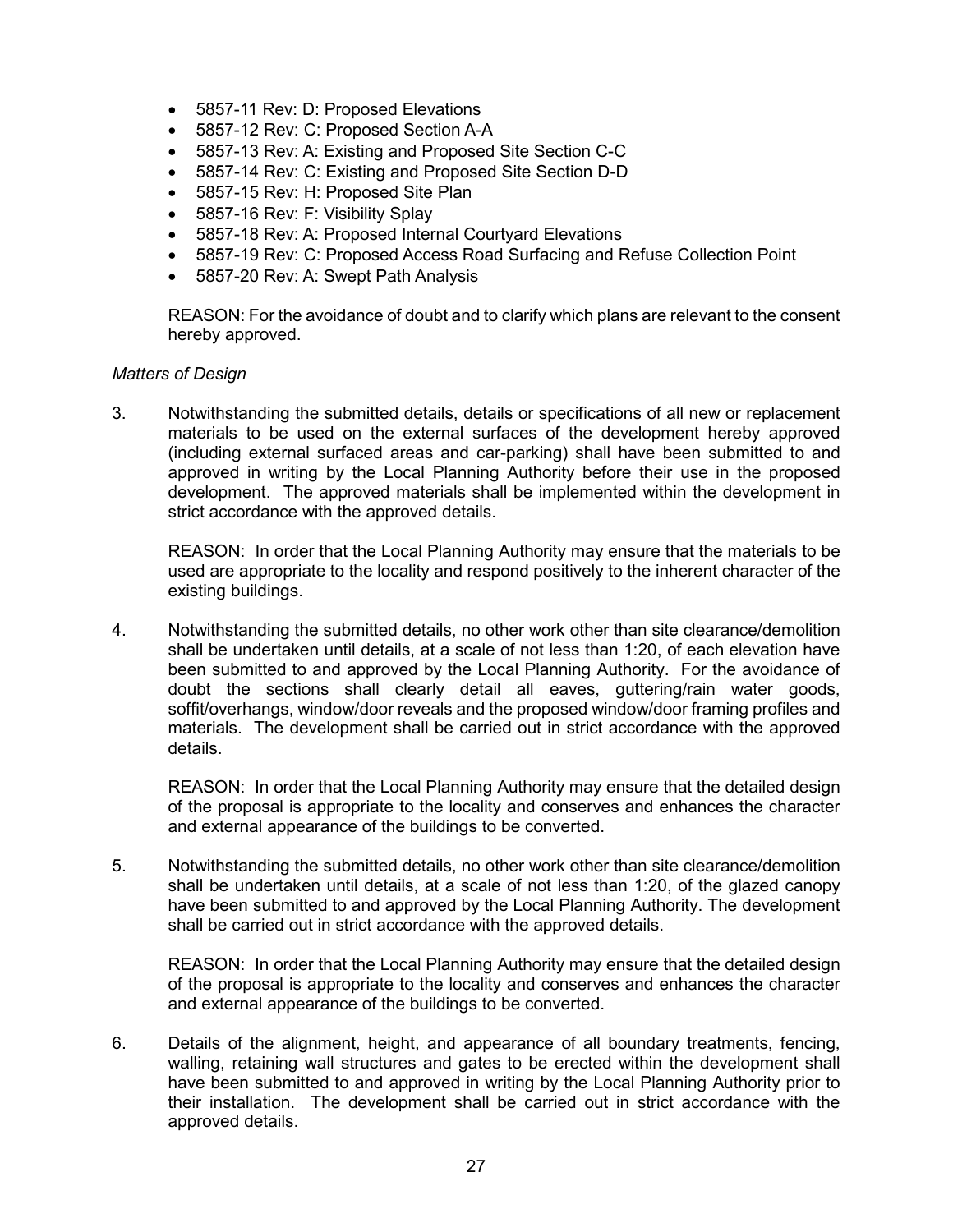To ensure a satisfactory standard of appearance of the external areas of the development in the interests of the visual amenities of the area.

Notwithstanding the submitted details, the proposed roof-lights to be installed on the development hereby approved shall be of the Conservation type, recessed with a flush fitting, details of which shall be submitted to and approved in writing by the Local Planning Authority prior to installation. The development shall be carried out in strict accordance with the approved details.

REASON: In order that the Local Planning Authority may ensure that the detailed design of the proposal does not undermine the inherent character of the buildings to be converted.

7. The area to be resurfaced as indicated on drawing 5857-19 C shall be fully surfaced and made available for use prior to first occupation of any of the dwellings hereby approved.

REASON: To ensure safe an adequate access is provided for motor-vehicles and pedestrians.

8. The cycle storage provision hereby approved shall be installed and made available for use prior to first occupation of any of the dwellings hereby approved and thereafter retained.

REASON: To ensure adequate storage for bicycle is provided on site and to encourage sustainable modes of transport.

#### *Landscape and Ecology*

9. Details of bat mitigation proposals as contained within submitted Bat Survey (Ref 5857 dated Sept 2019) shall be submitted to and approved in writing by the Local Planning Authority prior to installation. The approved details shall be implemented in full and be made available for use prior to first occupation of any of the dwellings hereby approved and thereafter retained.

REASON: In the interests of biodiversity and to enhance nesting/roosting opportunities for species of conservation concern.

10. Unless otherwise agreed in writing the Local Planning Authority the development shall be carried out in strict accordance with the recommendations and timings contained within the Bat Survey (Ref 5857 dated Sept 2019).

REASON: To protect the bat population from damaging activities and to mitigate the impact of the development upon species of conservation concern.

11. Notwithstanding the submitted details, no development, including any site preparation, demolition, scrub/hedgerow clearance or tree works/removal shall commence or be undertaken on site until a scheme for the hard and soft landscaping of the site shall be submitted to and approved in writing by the local planning authority.

The submitted details shall include the types and numbers of trees and shrubs, their distribution on site, those areas to be seeded, turfed, paved or hard landscaped, including details of any changes of level or landform and the types and specifications of all retaining structures (where applicable).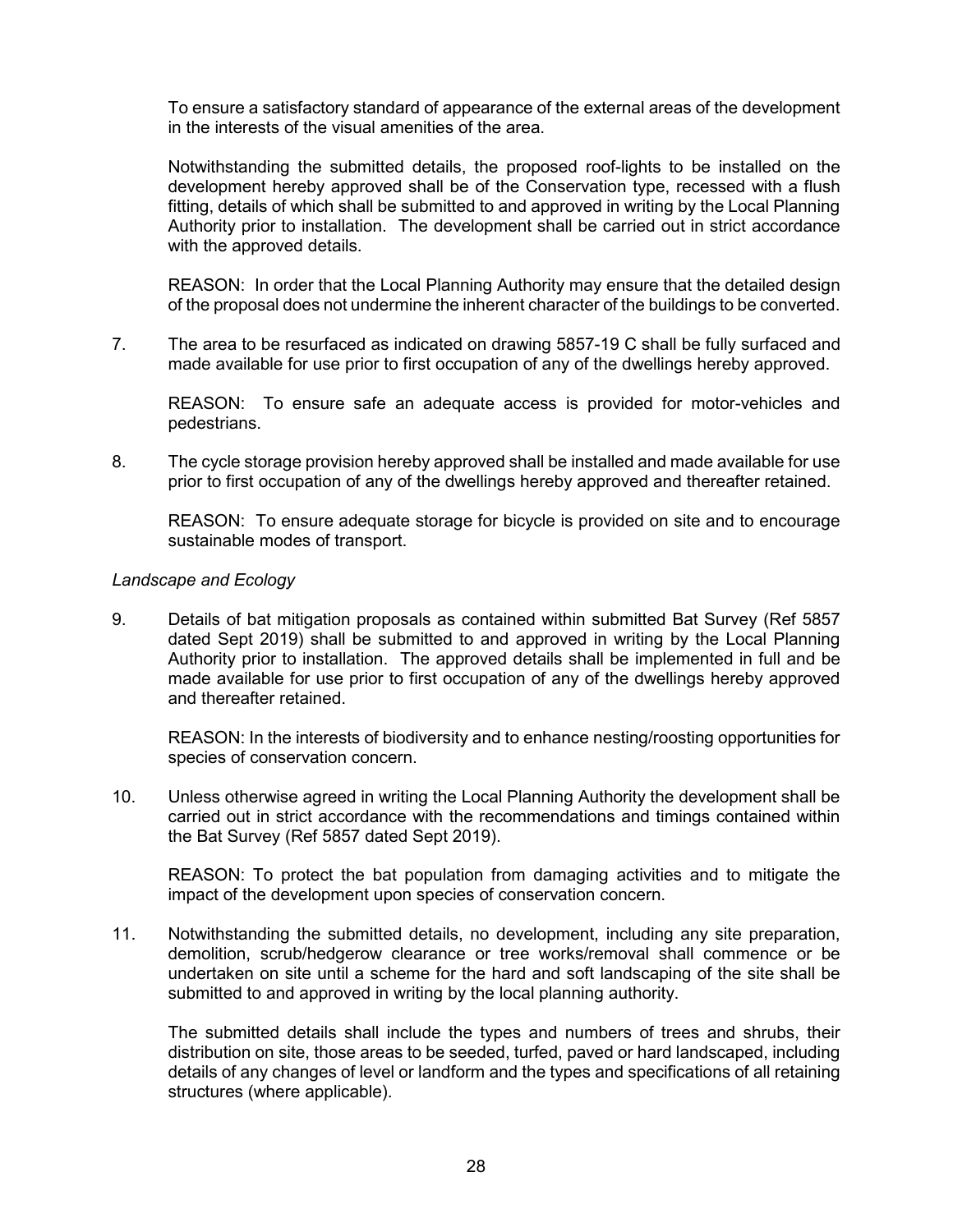The approved soft landscaping scheme shall be implemented in the first planting season following occupation or use of the development, whether in whole or part and shall be maintained thereafter for a period of not less than 10 years to the satisfaction of the Local Planning Authority. This maintenance shall include the replacement of any tree or shrub which is removed, or dies, or is seriously damaged, or becomes seriously diseased, by a species of similar size to those originally planted.

For the avoidance of doubt all trees/hedgerow shown as being retained within the approved details shall be retained as such in perpetuity.

REASON: To ensure the proposal is satisfactorily landscaped and trees/hedgerow of landscape/visual amenity value are retained as part of the development.

#### *Flooding and Drainage*

- 12. No development shall commence until a surface water drainage scheme has been submitted to and approved in writing by the Local Planning Authority. The drainage scheme must include:
	- i. An investigation of the hierarchy of drainage options in the National Planning Practice Guidance (or any subsequent amendment thereof). This investigation shall include evidence of an assessment of ground conditions and the potential for infiltration of surface water;
	- ii. A restricted rate of discharge of surface water agreed with the local planning authority (if it is agreed that infiltration is discounted by the investigations); and
	- iii. A timetable for its implementation.

The approved scheme shall also be in accordance with the Non-Statutory Technical Standards for Sustainable Drainage Systems (March 2015) or any subsequent replacement national standards. The development shall be carried out in strict accordance with the approved details.

REASON: To promote sustainable development, secure proper drainage and to manage the risk of flooding and pollution.

13. Foul and surface water shall be drained on separate systems.

REASON: To secure proper drainage and to manage the risk of flooding and pollution.

#### *Heritage and Archaeology*

- 14. No development shall take place until the applicant, or their agent or successors in title, has secured the implementation of a programme of archaeological works. This must be carried out in accordance with a written scheme of investigation, which shall first have been submitted to and agreed in writing by the Local Planning Authority. The programme of works should include:
	- i. The creation of an archaeological record of the buildings to Level 2/3 as set out in the specifications contained in 'Understanding Historic Buildings' (Historic England 2016); and
	- ii. A formal archaeological watching brief during all groundworks required as part of the development.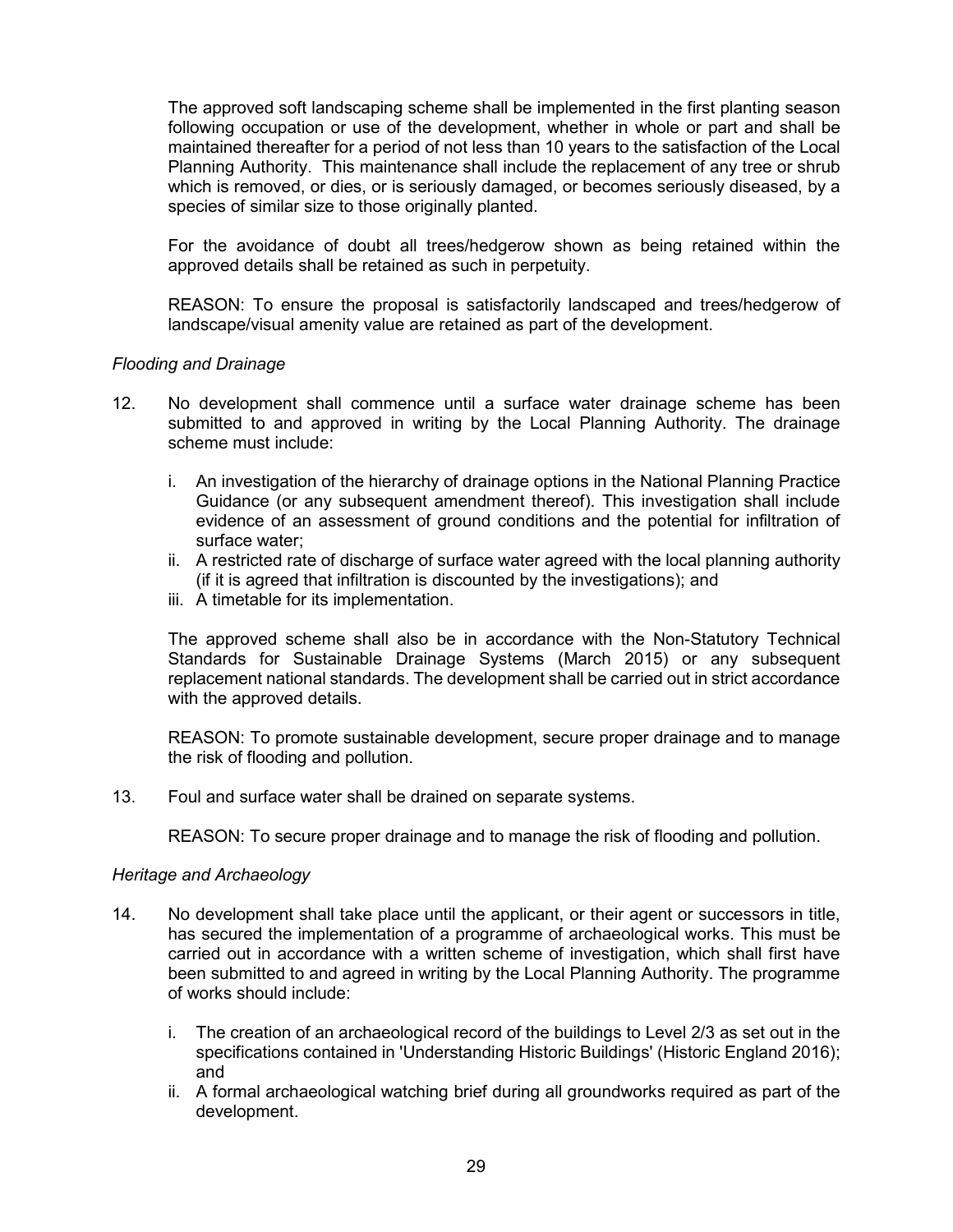This work shall be carried out by an appropriately qualified and experienced professional contractor to the standards and guidance of the Chartered Institute for Archaeologists (CIfA). The development shall be carried out in accordance with these agreed details.

REASON: To ensure and safeguard the recording and inspection

#### *Highways*

- 15. No development shall take place until a Construction Method Statement has been submitted to and approved in writing by the local planning authority. For the avoidance of doubt the submitted information shall provide precise details of:
	- A. The siting and location of parking for vehicles of site operatives and visitors
	- B. The siting and location for the loading and unloading of plant and materials
	- C. The siting and locations of all site cabins
	- D. The siting and location of storage of plant and materials used in constructing the development
	- E. The siting and locations of security hoarding
	- F. The siting location and nature of wheel washing facilities to prevent mud and stones/debris being carried onto the Highway (For the avoidance of doubt such facilities shall remain in place for the duration of the construction phase of the development).
	- G. The timings/frequencies of mechanical sweeping of the adjacent roads/highway
	- H. Periods when plant and materials trips should not be made to and from the site (mainly peak hours but the developer to identify times when trips of this nature should not be made)
	- I. The highway routes of plant and material deliveries to and from the site.
	- J. Measures to ensure that construction and delivery vehicles do not impede access to adjoining properties.
	- K. Days and hours of operation for all construction works.
	- L. Contact details for the site manager(s)

The approved statement shall be adhered to throughout the construction period of the development hereby approved.

REASON: To ensure the safe operation of the highway and to protect nearby residential amenities for the duration of the construction period of the development.

## BACKGROUND PAPERS

[https://www.ribblevalley.gov.uk/site/scripts/planx\\_details.php?appNumber=3%2F2019%2F0954](https://www.ribblevalley.gov.uk/site/scripts/planx_details.php?appNumber=3%2F2019%2F0954)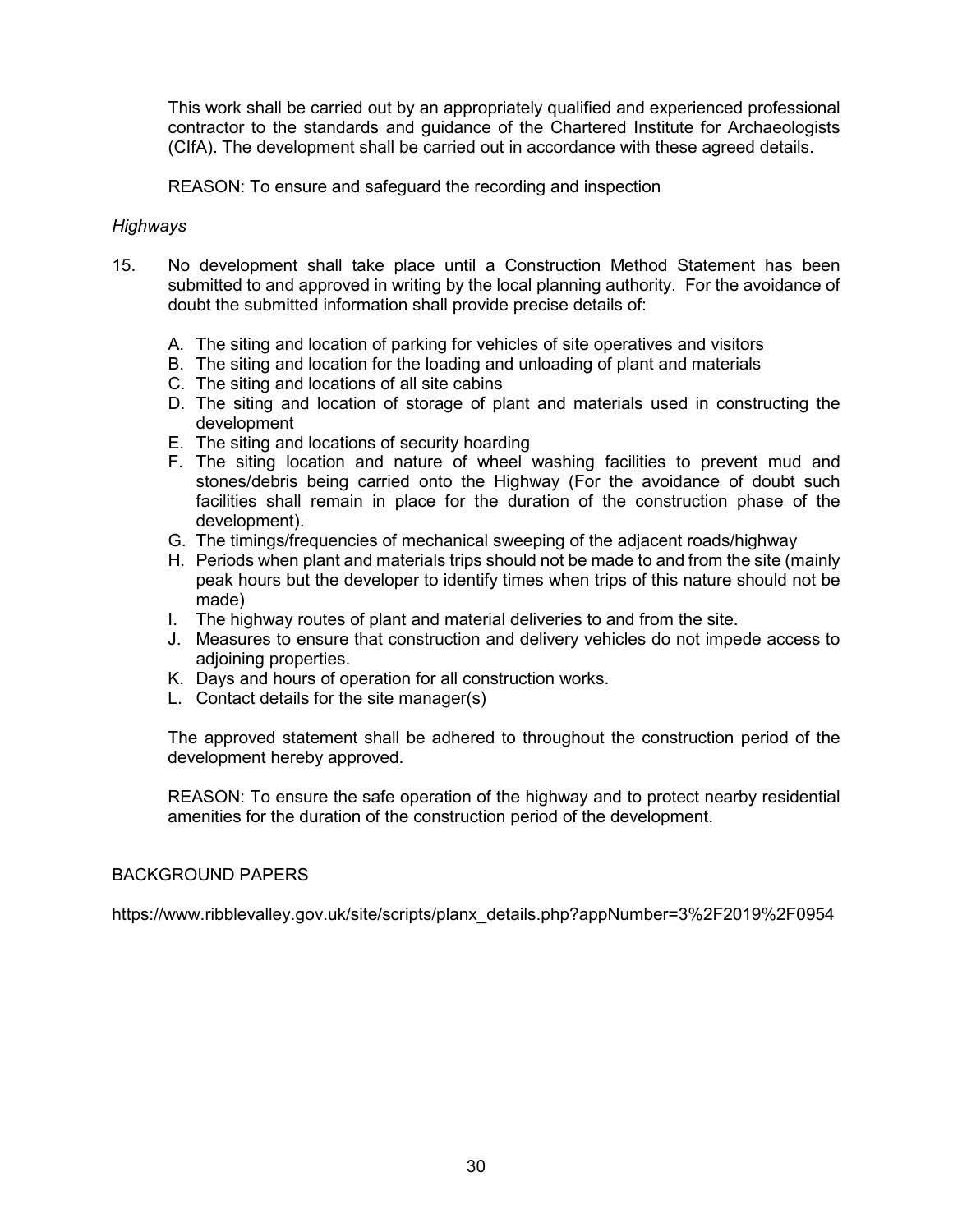# APPLICATIONS WITHDRAWN

| <b>Plan No</b> | <b>Proposal</b>                                                                                                                                                                                              | <b>Location</b>                                                                        |  |  |
|----------------|--------------------------------------------------------------------------------------------------------------------------------------------------------------------------------------------------------------|----------------------------------------------------------------------------------------|--|--|
| 3/2019/0800    | Proposed bedroom extension to rear front<br>porch and sunroom roof to side.                                                                                                                                  | Elm Dene, Up Brooks<br>Clitheroe BB7 1PL                                               |  |  |
| 3/2019/0861    | Proposed first floor extension and alterations<br>to existing bungalow to include new mono<br>pitched single storey roof to rear, flat roof<br>entrance canopy and single storey hipped roof<br>to the side. | Green Beech,<br><b>Higher Commons Lane</b><br>Mellor Brook, Blackburn<br><b>BB27PS</b> |  |  |
| 3/2019/0972    | Demolition of existing garage and proposed<br>new dwelling on land adjacent to Braeside                                                                                                                      | land adj Braeside<br>York Lane Langho BB6 8DT                                          |  |  |
| 3/2019/1013    | Provision of flags and promotional signage<br>boards.                                                                                                                                                        | land to SW of Barrow and W<br>of Whalley Road<br>Barrow BB7 9XW                        |  |  |
| 3/2019/1025    | Erection of one new dormer bungalow in the<br>front garden of Paddock Gate.                                                                                                                                  | Paddock Gate<br>14 Wiswell Lane Whalley<br>BB7 9AF                                     |  |  |
| 3/2019/1087    | Application for the variation of condition 5<br>and deliveries)<br>from planning<br>(Servicing<br>permission 3/2017/0262                                                                                     | <b>Holmes Mill</b><br>Greenacre Street<br>Clitheroe BB7 1EB                            |  |  |
| 3/2019/1101    | Fell tree and grind stump.                                                                                                                                                                                   | <b>Berryfield Towneley House</b><br><b>Towneley Road</b><br>Longridge PR3 3EA          |  |  |
| 3/2019/1112    | Construction of sales area                                                                                                                                                                                   | land to SW of Barrow and W<br>of Whalley Road<br>Barrow BB7 9XW                        |  |  |
| 3/2019/1140    | New service access and landscaping works.                                                                                                                                                                    | <b>Standen Hall Worston Road</b><br>Clitheroe BB7 1PR                                  |  |  |

# APPEALS UPDATE

| <b>Application</b><br>No and                      | <b>Date</b><br>Received/ | <b>Site Address</b>                                                 | Type of<br><b>Appeal</b>           | <b>Costs</b><br>app | Date of<br>Inquiry or                     | <b>Progress</b>                                      |
|---------------------------------------------------|--------------------------|---------------------------------------------------------------------|------------------------------------|---------------------|-------------------------------------------|------------------------------------------------------|
| reason for                                        | <b>Appeal</b>            |                                                                     | <b>Procedure</b>                   | received            | <b>Hearing if</b>                         |                                                      |
| appeal                                            | <b>Start Date</b>        |                                                                     |                                    |                     | applicable                                |                                                      |
| 3/2018/0582<br>R of<br>permission in<br>principle | 21/05/2019               | Land south of<br>Chatburn Old Rd<br>Chatburn                        | Changed to<br>Hearing<br>Procedure | Yes                 | 8/10/19<br>10.00am<br>Cttee Rm            | Appeal<br>allowed<br>and partial<br>costs<br>awarded |
| 3/2018/0507<br>R of outline<br><b>PP</b>          | 24/09/2019               | Land adj John<br>Smith Playing<br>Field<br>Chaigley Rd<br>Longridge | Hearing                            |                     | 10/12/19<br>meeting<br>room on<br>level D | Awaiting<br>Decision                                 |
| 3/2019/0497<br>R of pp                            | 29/10/2019               | <b>DJP Domestic</b><br>Appliances Ltd<br>1-3 King Lane<br>Clitheroe | CAS                                |                     |                                           | Awaiting<br>Decision                                 |